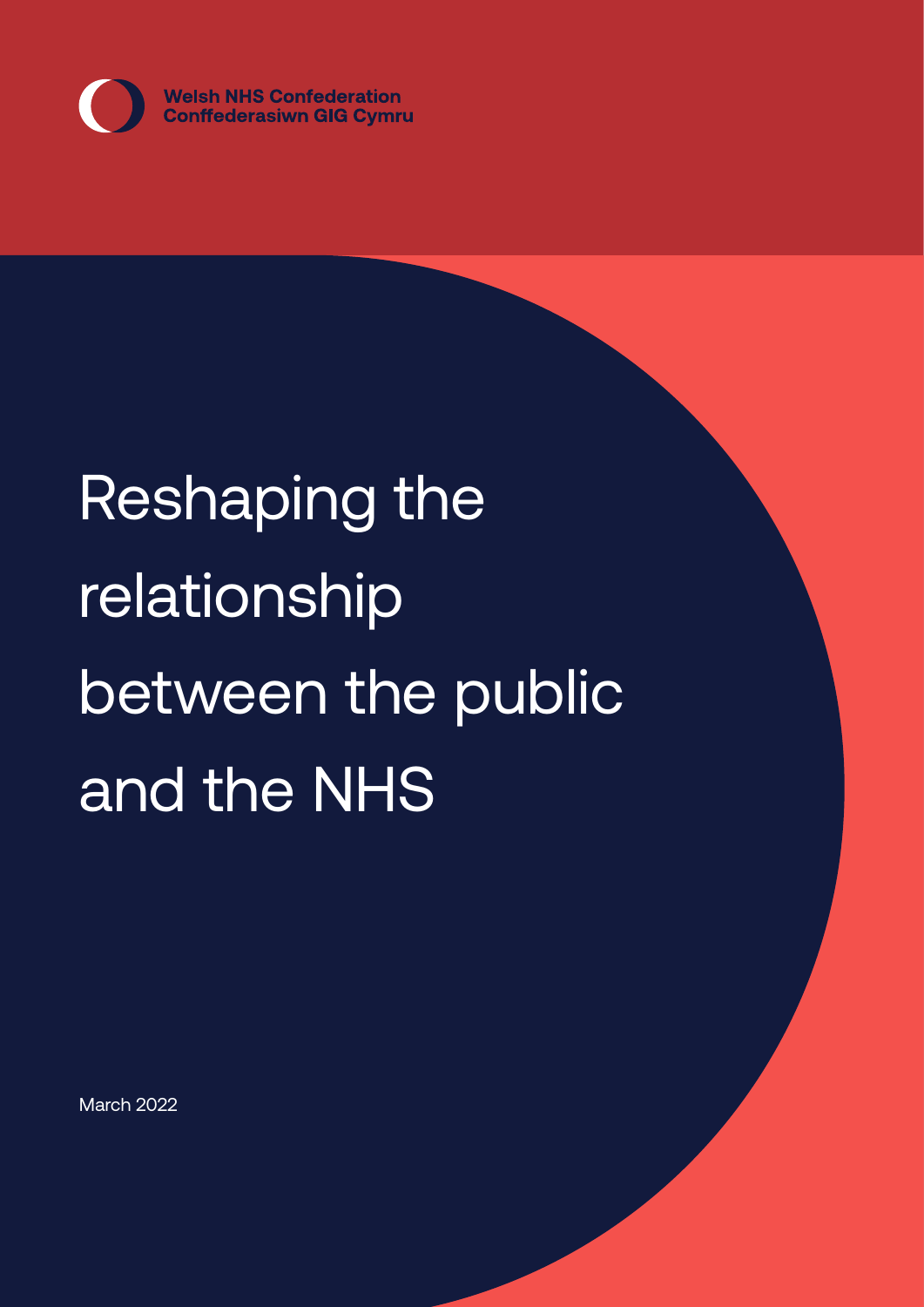### About

To deliver on the long-term vision for health and care, developing the relationship between public services and citizens must be a priority. Through working across all sectors in Wales, we can engage the public in a conversation which aims to support people to look after their own health and wellbeing for the benefit of all.

The briefing examines the importance of engaging and communicating with the public to respond to the challenges we face; identifies the factors required for high-performing public engagement and communication; and provides recommendations for national and local leaders around how we can build and improve the approach that we are currently taking.

"Wales must be a listening nation through actively seeking out diverse views and experiences to co-design services with the public if we are to accelerate change and improve quality" Parliamentary Review of Health and Social Care (January 2018)

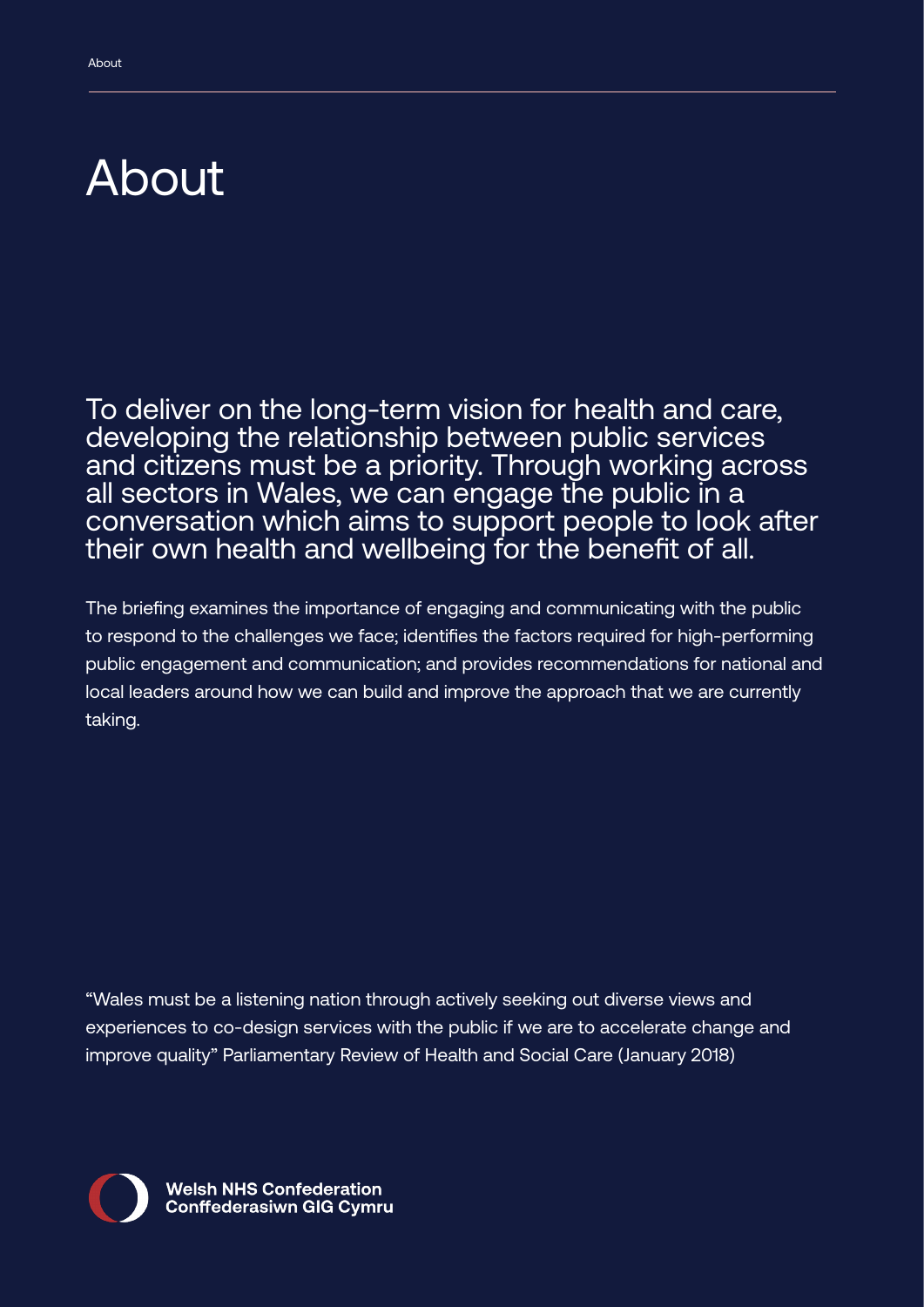# Introduction

To deliver on the long-term vision for health and care, developing the relationship between public services and citizens must be a priority for the Welsh Government, where public engagement and communication will play a crucial role.

The COVID-19 pandemic has strengthened the relationship between the NHS and the public and we have seen a remarkable level of public understanding and support, from sewing face masks and shopping for our shielding neighbours, to a genuine sense of gratitude for the sacrifices health and care staff make on the frontline.

However, public expectations have shifted as the pandemic has progressed and there is now a growing disconnect between what is expected and what the service is able to deliver. This could undermine the positive developments we have seen during the pandemic, with urgent and meaningful dialogue required to realign expectations. It is crucial the public continue to feel personally invested in our service to help ensure its long-term sustainability. This will only be possible with an effective engagement and communication strategy across all sectors. Through clear and targeted communication and the use of digital technology, we can help the public understand that recovery from COVID-19 will be slow, as well as provide them with information to access services in different ways and support them in feeling empowered in their health choices.

The ways in which the NHS, local government and the voluntary sector work together have also evolved during the pandemic, including through consistent communication over a period of time across all public sector bodies.

The transformation of services across the health and care system, in addition to the networks within the Local Resilience Forums, have enabled the public sector to reach out to communities by providing consistent information and ensuring feedback is sought and addressed.

More than ever, there is a clear sense of 'common purpose' as the NHS and its partners work towards delivering the widely supported ambitions within [A Healthier Wales](https://gov.wales/healthier-wales-long-term-plan-health-and-social-care), while managing the ongoing demands of coronavirus. We now have an opportunity to develop holistic messaging across the public sector - and wider partners in the third and private sectors - around population health and the need for service change.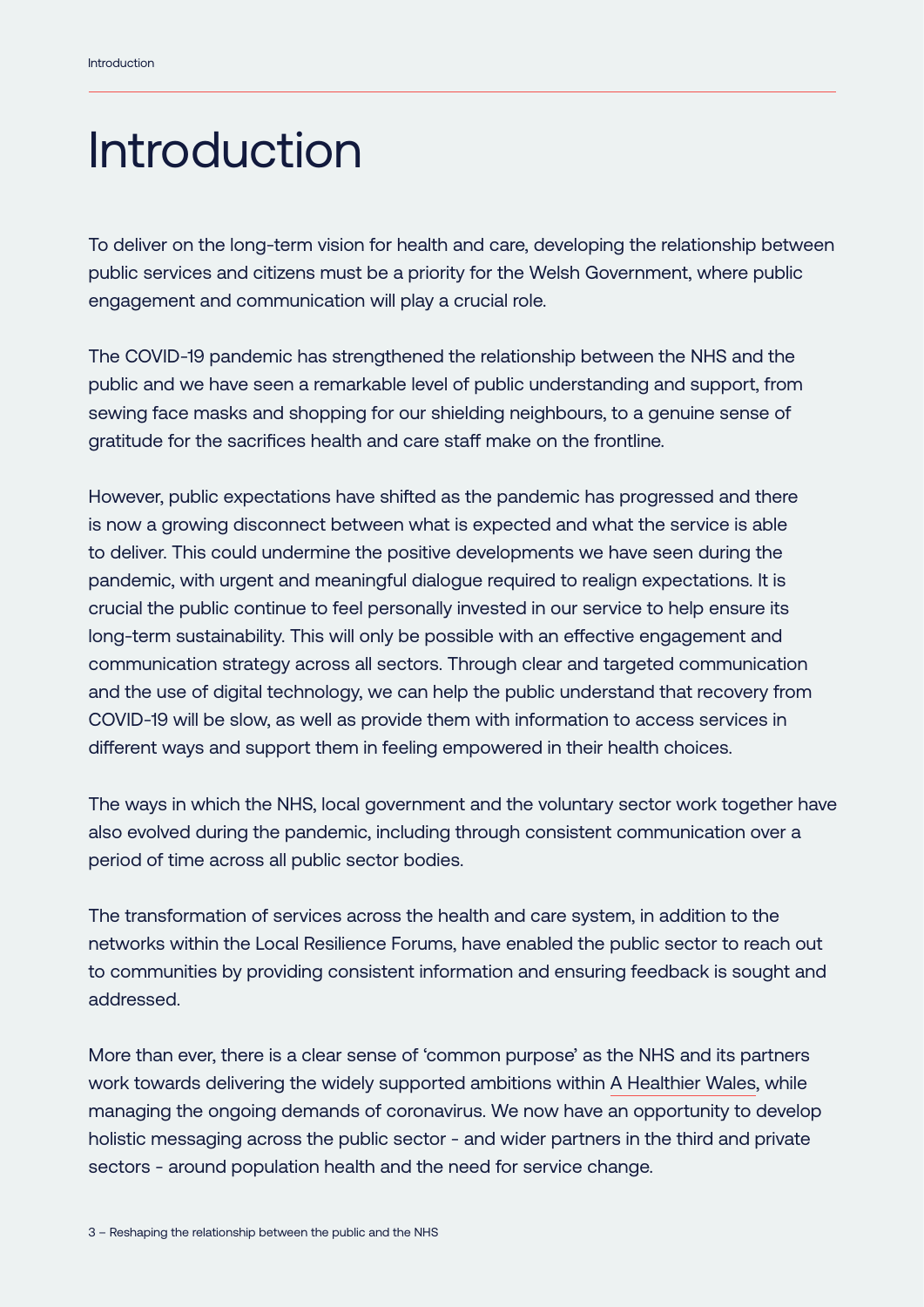An open and honest conversation is also needed with the public about what the NHS can be expected to provide in the future, and the newly established [Citizens Voice Body](https://gov.wales/citizen-voice-body-health-and-social-care) will play an important role in this. Difficult decisions will have to be made between the demands of elective recovery, access to primary care, mental health and the generational task of reducing health inequalities. That is why NHS leaders require the Welsh Government and all politicians to be clear with the public about the scale of the recovery challenge. It is also important to balance the political voice with the clinical voice: we know that clinicians and other health care professionals have credibility with the public. We need clear, consistent, targeted communications, starting with the government, filtered down through all public sector bodies to local organisations and staff on the ground, that will support and help the public to understand that there is a long road ahead for NHS recovery.

Together, we can engage the public in a conversation which aims to support people to look after their own health for the benefit of all. A cross-sector effort is required across health, housing, environmental, transport, economic, education and food policy to contribute to the wider ambition of healthier families living happier lives.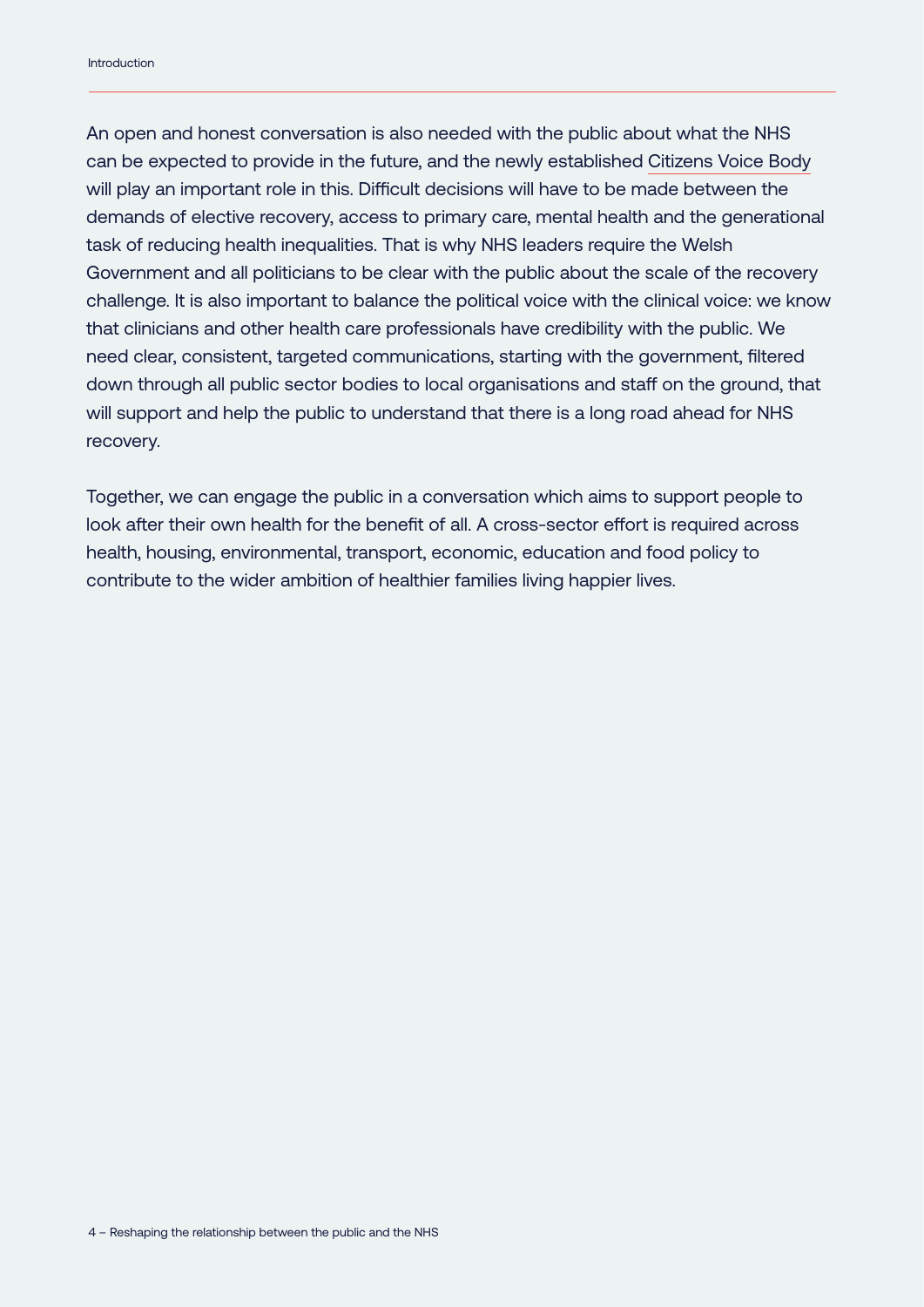# Key recommendations

#### At a national level, the Welsh Government should:

- introduce a Deal for Health and Wellbeing framework, setting out what the public and staff are entitled to from the NHS and the contributions that patients and the public can make to their own health and wellbeing. The new Citizen Voice Body will have a key role in developing the framework
- implement a government-wide national programme and engagement strategy, supported by significant investment, to support the public to live healthier lives, empower people to take charge of their own health, manage their conditions and use services responsibly
- roll out and promote the 'Help Us Help You' campaign across all public sector organisations to raise awareness of the most appropriate NHS service for individuals' needs.

#### Welsh Government and political leaders should:

- recognise that change in the way we deliver care is necessary and play a leadership role in ensuring debates about service change focus constructively on quality-based outcomes, prevention, community services, whole-system collaboration and resource allocation and availability
- be honest with the public that waiting times for elective care will take time to return to pre-pandemic levels. Leaders from across public service need to engage with the public on the future of health and care services so they understand what the NHS can deliver in the future as demand increases and people's needs become more complex.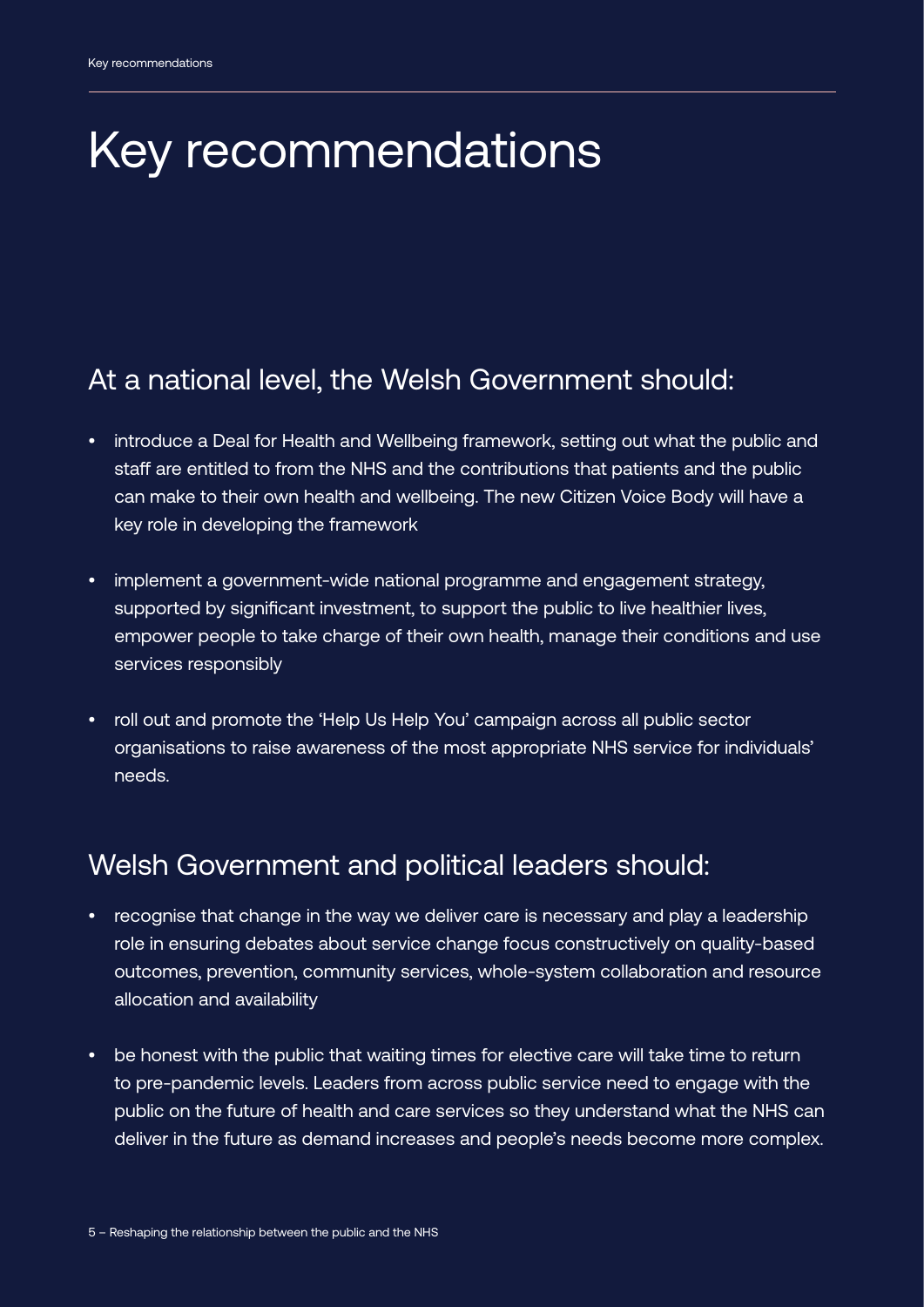# Key recommendations

#### At a local level, all sectors need to:

- work together to support people's health and wellbeing and enable patients to 'wait well' by managing their conditions as they wait for treatment. There is an opportunity to further invest in the preventative and wellbeing agenda to help people take charge of their own health and reduce social isolation while they wait for treatment
- have strong engagement and communication strategies to improve population health, focusing on preventative action and supporting healthy behaviours and environments for the next generation
- work together to share good practice on communication and engagement that has achieved success through working with local communities and sectors
- consider how they can effectively coordinate engagement and communication resources and expertise across organisational boundaries to support the public to live healthier lives
- support the National Principles for Public Engagement in Wales being updated and reviewed to consider the impact of, and lessons learnt from, the pandemic and to help organisations carry out consistent and effective public engagement.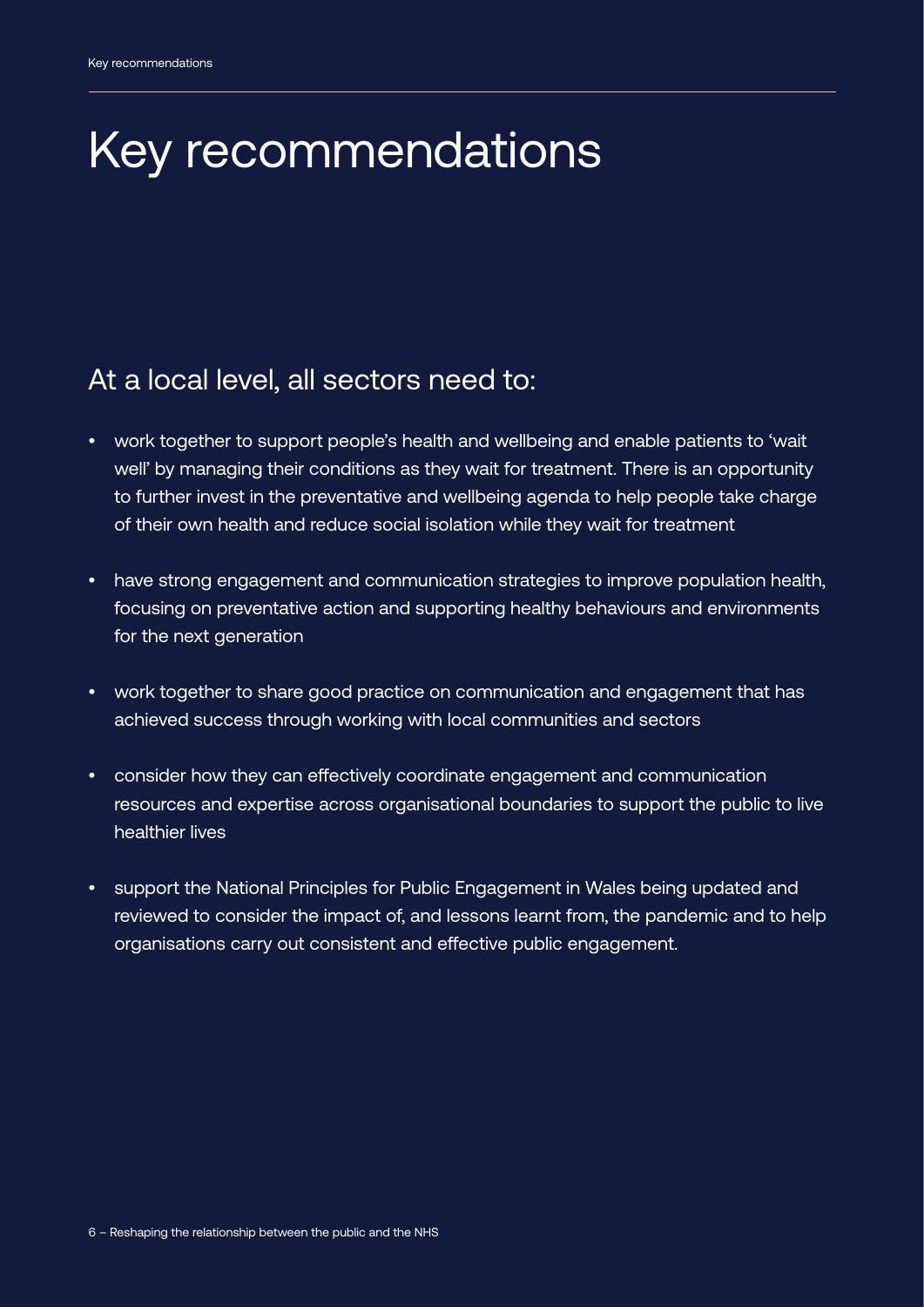### The challenge

Public expectation has changed throughout the pandemic. People are understandably becoming less tolerant towards long waiting times and expect the NHS to recover at a speed it is currently unable to deliver. When COVID rates were high, it was easier to understand the 'what' and the 'why' of pressures on services. But due to the impressive vaccination rates and the subsequent effect on hospitalisations, it's hard for the public to understand why the NHS isn't recovering all services at pace.

Public feedback indicates an expectation and desire for many services to return to "pre-pandemic normal", especially around face-to-face contact, and to be seen quickly after long-awaited appointments following delays during the pandemic. A combination of factors means the speed of elective recovery isn't going to be what NHS leaders would like it to be. NHS leaders are committed to having meaningful conversations with the public and key stakeholders, including the health and care workforce, about the challenges facing the NHS in Wales and the wider public sector.

The sustained impact of the pandemic will leave a backlog of care in excess of anything seen over the last decade. Ongoing infection prevention and control (IPC) measures and high levels of staff sickness and absence mean that waiting lists have increased month after month. Greater demand for primary care and community health services, mental health services, emergency services and social care is also being experienced and referrals are above pre-COVID levels.

In addition, there are concerns that existing societal inequalities have been exacerbated by the pandemic, with certain groups being disproportionally affected, for example the inequalities in accessing services and recovery rates that BAME communities face.

Health boards and NHS trusts in Wales continue to respond to the challenges of managing the COVID-19 virus with a growing backlog of planned care and increasing demand for urgent care. In many areas we're seeing the highest levels of demand ever, combined with restricted capacity, increasing patient needs and high public expectation, culminating in the greatest pressure on the NHS in a generation. Across Wales there has been significant effort to improve access to urgent and emergency care services and primary and community care, however, there remains much work to be done.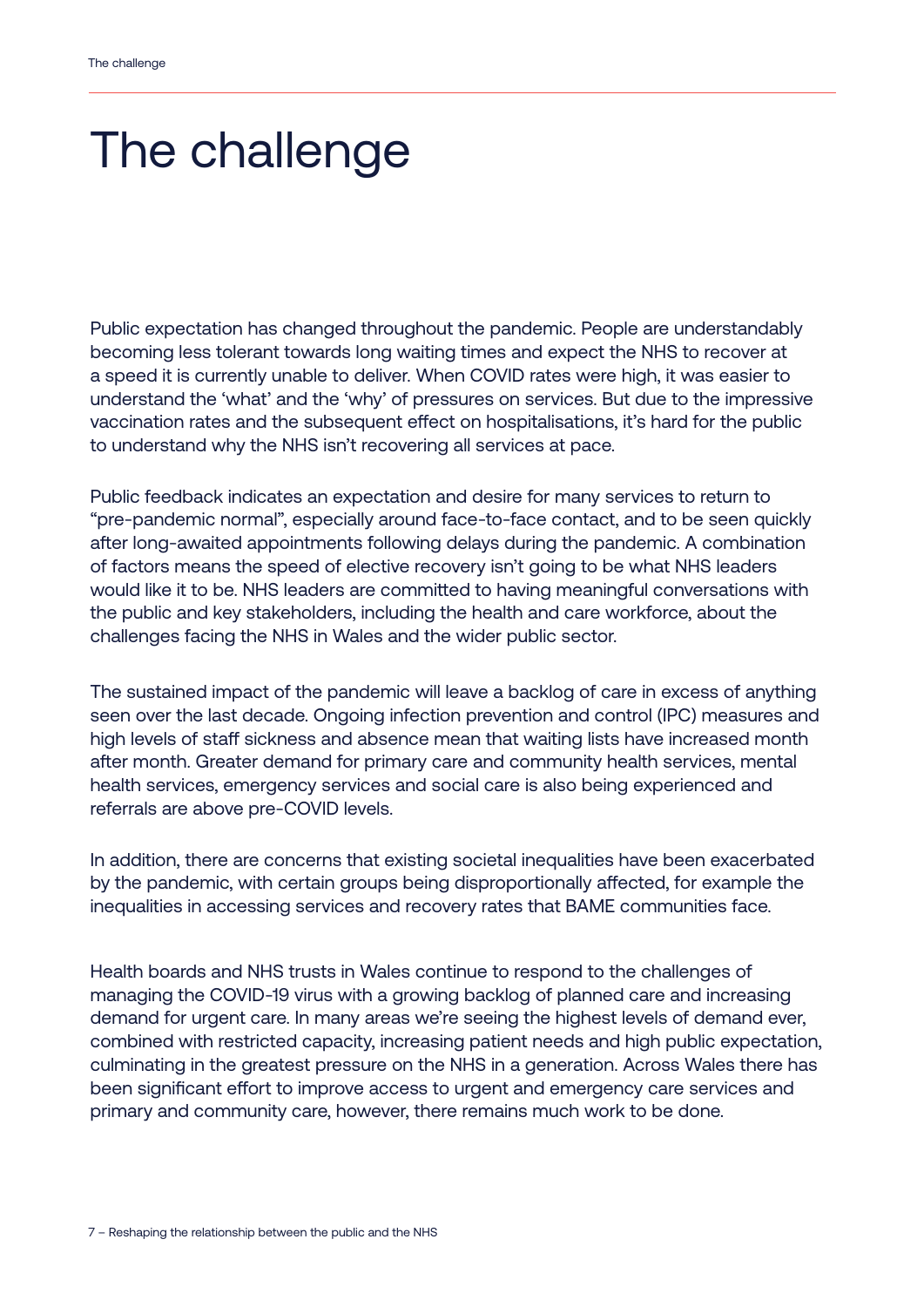While public facing campaigns such as Help Us Help You are raising awareness of the most appropriate NHS service for people's needs, difficult decisions will have to be made. This will require political leadership to help manage public expectations about the recovery task ahead, especially being honest with the public that waiting times for elective care will take time to return to pre-pandemic levels.

When patients have concerns or there is confusion about services, this can materialise in complaints to NHS organisations via politicians. We recognise that the NHS needs to improve its communication around how and why services need to change, however we would welcome a national discussion on the benefits of service change led by Welsh Government and politicians which reinforces the key messages about key principles for why service change is needed.

This will require the government to redirect resources towards long-term investment in public engagement and communication, public health, population health management and reducing the long-standing health inequalities that we know have contributed to the levels of direct and indirect harm from COVID-19 in poorer and ethnic minority communities.

It is also key that public facing engagement campaigns are used across all public sector bodies, so the public are aware of the range of NHS services available and access the appropriate service for their needs. We recommend the Welsh Government's Help Us Help You campaign should be rolled out across all public sector organisations and promoted across other sectors. It is also key that significant continued investment is provided by the Welsh Government to ensure that public bodies can implement the campaign and it has the desired impact.

If communicated effectively the campaign could have significant benefits; by reducing the extreme pressures on NHS services and ensuring that patients get timely and appropriate support. However, without cross sector support, the public may not be aware of the Help Us Help You campaign and it may not have the impact that it aims to have.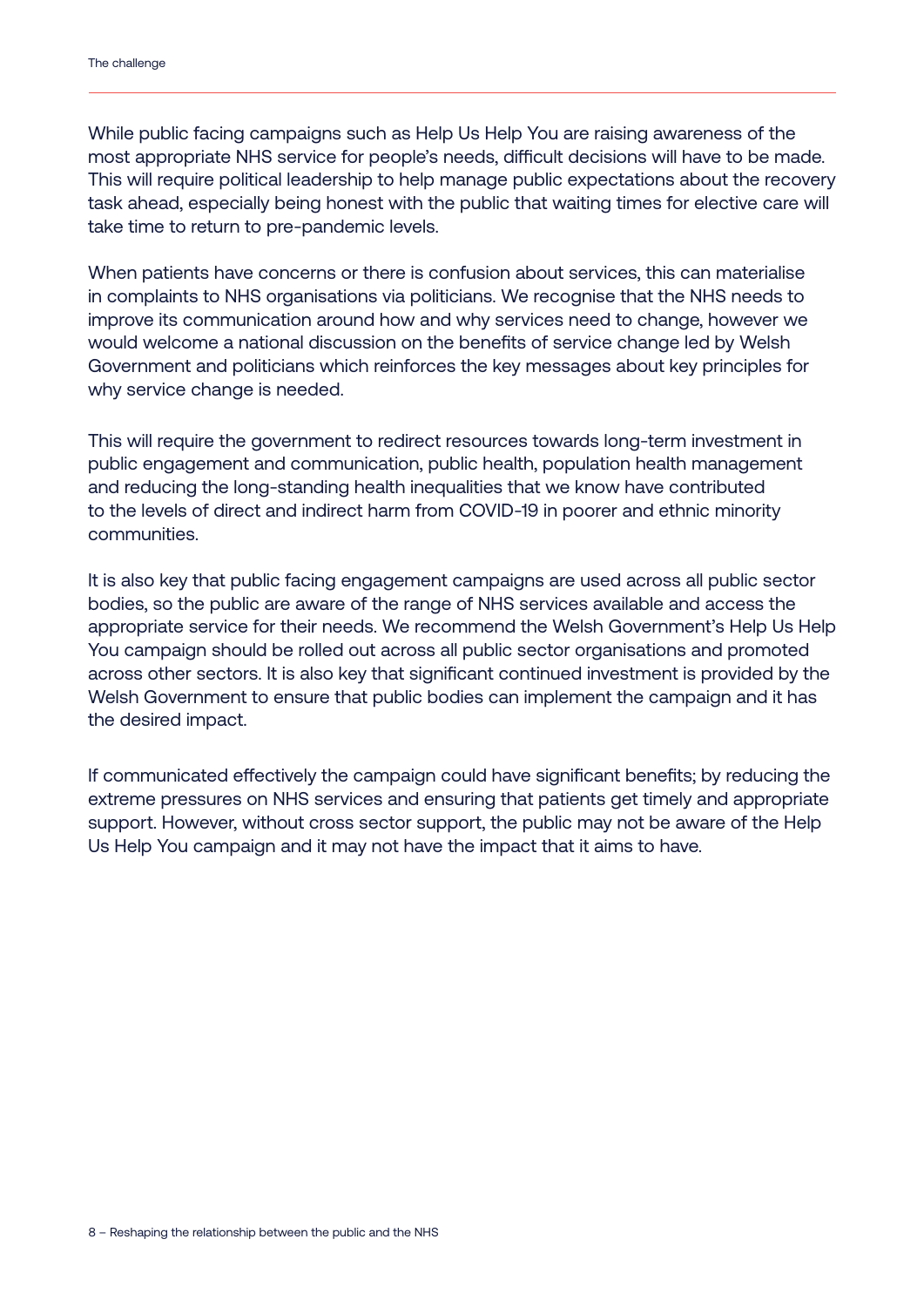#### **Help Us Help You**

NHS organisations across Wales raise awareness of and promote the Help Us Help You campaign on an ongoing basis. The campaign is designed to save lives by changing the way people access services, reducing pressures on the NHS and enabling them to maintain capacity by driving effective use of the NHS; encouraging people to get help at the right time, and in the right way. It delivers through two strategic objectives:

- **• Access at the right time**: Saving lives and improving outcomes by encouraging the public to access NHS services at the right time – supporting earlier presentation and diagnosis and ensuring that clinical prevention (such as screening and immunisation) is accessed at a time when it can have the greatest benefit to both the public and the NHS.
- **• Access in the right way**: Reducing pressures on NHS services by encouraging the public to access NHS services in the right way, particularly urgent and emergency care. Focusing on encouraging people to access NHS 111 before attending an A&E/ED; increasing awareness of the need to avoid hospital if suffering norovirus or coronavirus symptoms; using community pharmacy services for minor illnesses; and reducing pressure from patients on healthcare professionals to prescribe antibiotics to reduce antibiotic resistance.

It is also important that we learn from previous campaigns, including 'Choose Well'. In 2011 the Welsh Government introduced the communications campaign 'Choose Well' to encourage the public to think about and make informed decisions on which health care service is appropriate for different illnesses and injuries. In order to monitor campaign effectiveness and awareness, the Welsh Government commissioned an [evaluation](https://gov.wales/sites/default/files/statistics-and-research/2019-06/180314-awareness-choose-well-campaign-en.pdf) in 2018. Even though the campaign had run for seven years, when told the name 'Choose Well', only 10 per cent of respondents reported awareness of the campaign. This more than doubled to 24 per cent once the campaign was described, however, among these respondents one third reported not knowing the main message of the campaign.

All sectors need to have strong engagement and communication strategies to improve population health, focusing on preventative action and supporting healthy behaviours and environments for the next generation.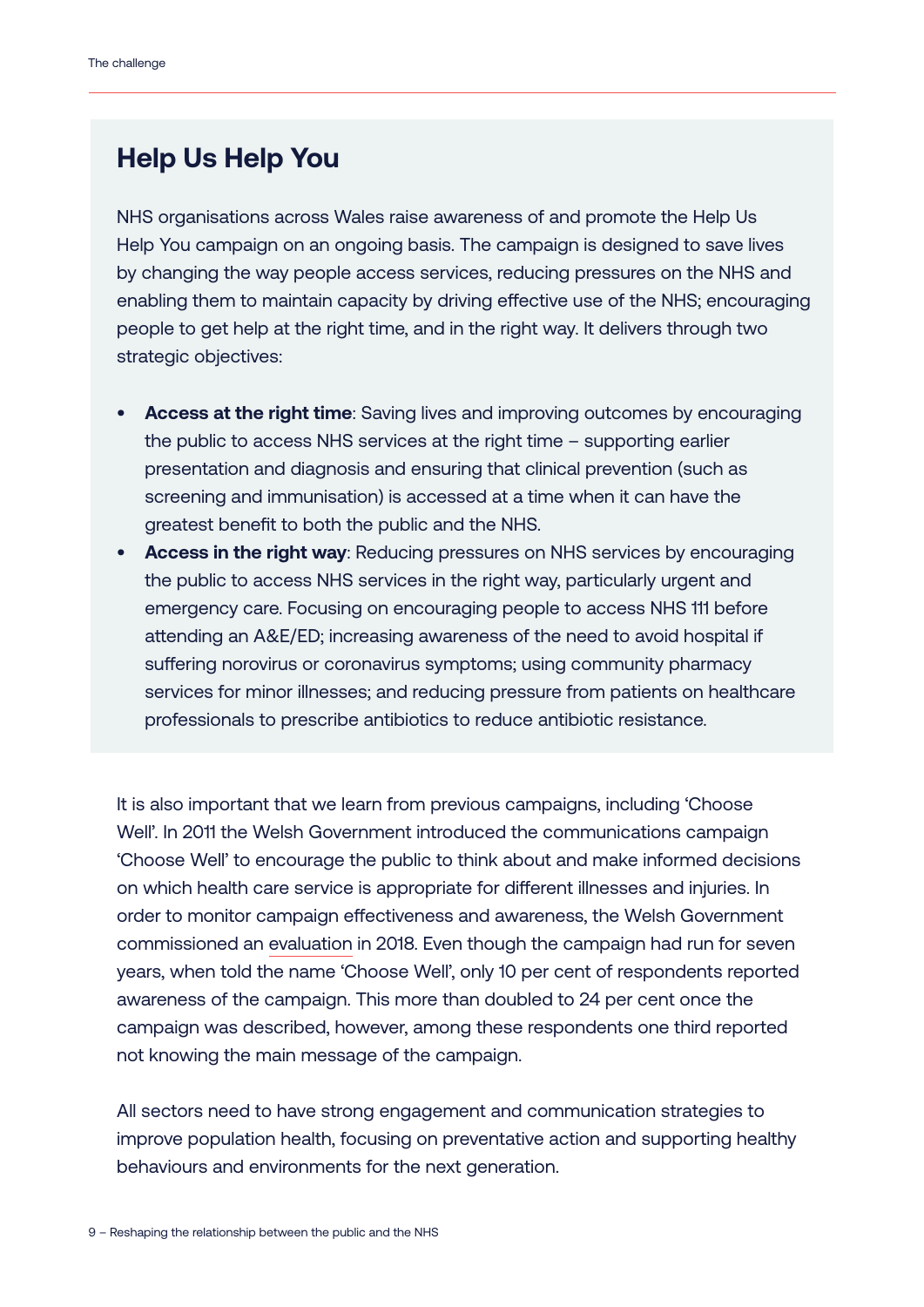# Redesigning services to meet people's needs

Throughout the pandemic, the NHS and social care have been adapting to new ways of working. The sectors have changed how services are delivered to respond quickly to the population's needs and to continue to deliver essential services in a safe environment.

As the [NHS Wales COVID-19 Innovation and Transformation Study](https://www.nhsconfed.org/publications/nhs-wales-covid-19-innovation-and-transformation-study-report) (June 2020) highlights, the NHS response to COVID-19 has accelerated the implementation of A Healthier Wales by introducing new practices and innovations, especially in digital technology, to respond to the pandemic and the demand on the service. Many of these new practices will and must continue in the future.

Even prior to the COVID-19 pandemic, the [Parliamentary Review of Health and Social Care](https://gov.wales/sites/default/files/publications/2018-01/Review-health-social-care-report-final.pdf) (January 2018) described the increasing demands and new challenges facing the NHS and social care – an ageing population, lifestyle changes, public expectations and new and emerging medical technologies. The Parliamentary Review made a strong case that a service based mainly on a medical model of health, and a separate system of social care, is not fit for the future. In response to the review, the Welsh Government published [A](https://gov.wales/healthier-wales-long-term-plan-health-and-social-care)  [Healthier Wales.](https://gov.wales/healthier-wales-long-term-plan-health-and-social-care)

A Healthier Wales sets out the need to shift services from large general hospitals to regional and local centres, with people spending less time in hospital with more support to recover quickly in the community. As highlighted within A Healthier Wales, routine diagnostics, outpatient services, day-case treatments, minor surgery and injury services can all be delivered safely and to a high standard in smaller centres, with primary and community care offering a wider range of professionally led services and support. These services, delivered by a mix of healthcare professionals, will support people to make decisions about looking after themselves and staying independent, so that they have access to the best professional or service to meet their particular need.

The role of digital innovations is also key in shifting services into communities and people's homes, ensuring people can access the support they need. The COVID-19 pandemic has again evidenced the case for digitally provided services and digital-first strategies in the future, as social distancing and infection control measures have meant the NHS has seen the benefits of connecting with and supporting patients digitally.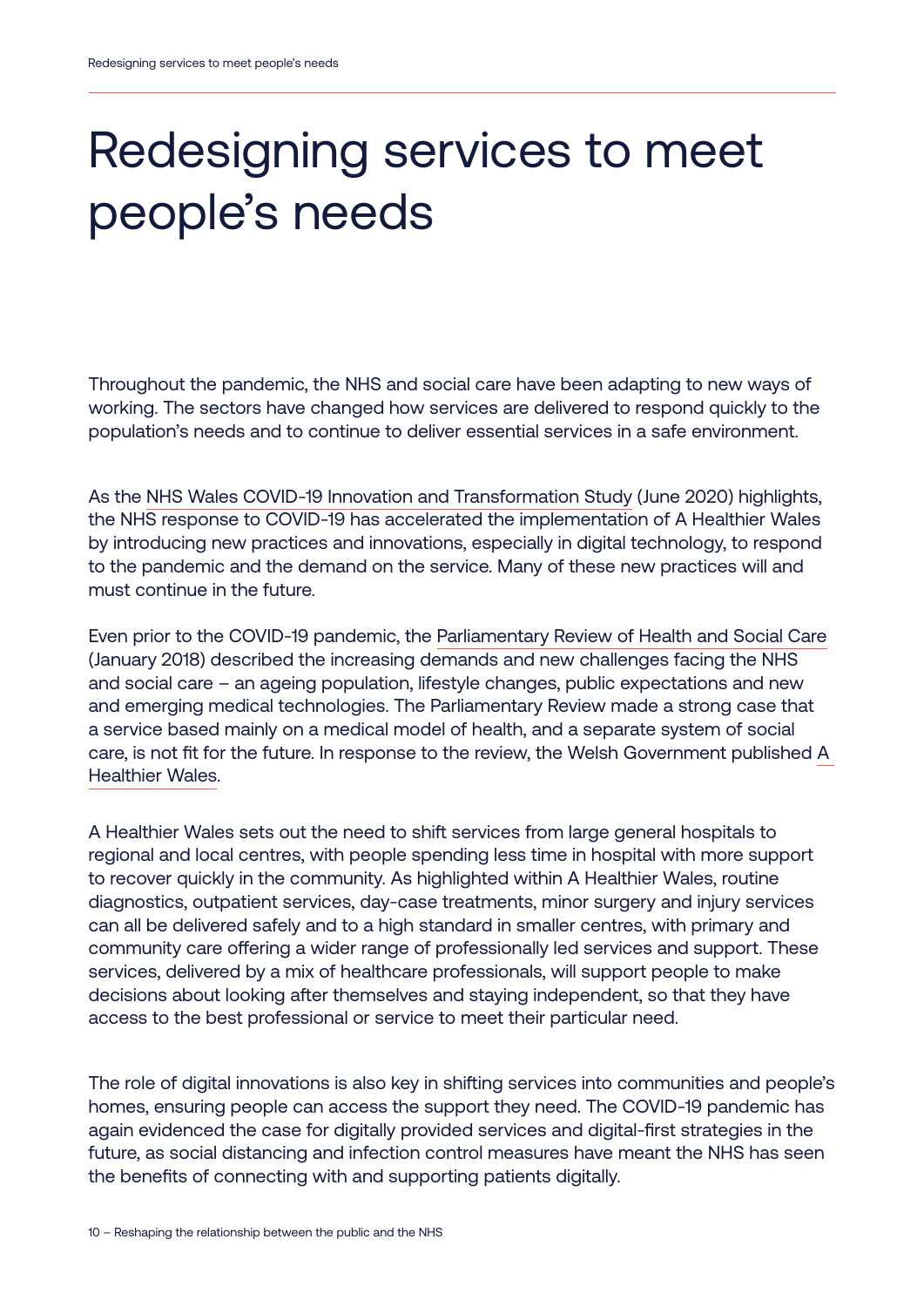Digital technologies are having a profound effect on how NHS Wales organisations deliver care and treatment for their populations. Opportunities to innovate, upscale and deliver digital healthcare are increasing the support the NHS can provide people to maintain their independence, health and wellbeing, stay up to date with the latest information relating to their care and treatment plan and access a wide range of healthcare services from their homes.

Effective use of digital technology is easing demand on NHS services, reducing costs in some areas and supporting professionals to treat patients with the greatest and most urgent needs first. As the [BMA Cymru](https://www.bma.org.uk/news-and-opinion/urgent-support-needed-for-general-practice) has recently stated; "with demand to see a GP now vastly outstripping capacity, it is unlikely that GPs will be able to offer a timely face-to-face appointment for everyone who asks for one... Technology has meant GPs have been able to see higher numbers of patients than we would otherwise have been able to during this period".

However, digital inclusion will be key to ensure everyone has the capability and skills to navigate and engage in accessing services digitally. While rapid, nationwide adoption of technology has highlighted the many benefits of digital, and it has also revealed areas of operational and clinical processes that can contribute to individuals being excluded from accessing digital services. Individuals will have different access needs and requirements for a variety of reasons. However, we know that some individuals may face increased digital exclusion due to existing inequalities in society. The needs of these individuals and groups must be identified and prioritised.

The benefits of bringing a shift of care from hospital to home are enormous, and we need to show the public the advantages of health and care being delivered in different ways and within different settings. Whilst there is a clear vision for the future of health and social care services, it is key that health and social care leaders and staff, politicians and other public sector leaders recognise that a major change in approach is required to get the public to embrace the different ways of working. There is now an opportunity to redesign services to ensure that they better meet people's changing needs, so that services remain sustainable in the future. This will mean empowering people, developing a strategic approach to prevention and early intervention, improving mental health and providing care closer to home.

In response to COVID-19, organisations have worked at pace to transform services and deliver care innovatively, often enabled by effective partnership working and with a different risk appetite to provide the best care for citizens. Now is the right time to empower health and care systems to drive change, with greater clarity about how we can deliver 'system by default' in ways that support partnerships and integrated services. As the health and care system moves forward and thinks in a more systematic way about population health, we must learn from emerging practice and how we should reshape governance and regulatory models to align with service transformation. We must ensure we continue to have the more agile, clinically led, and patient-focused culture that emerged in response to COVID-19 through redesigning services at pace.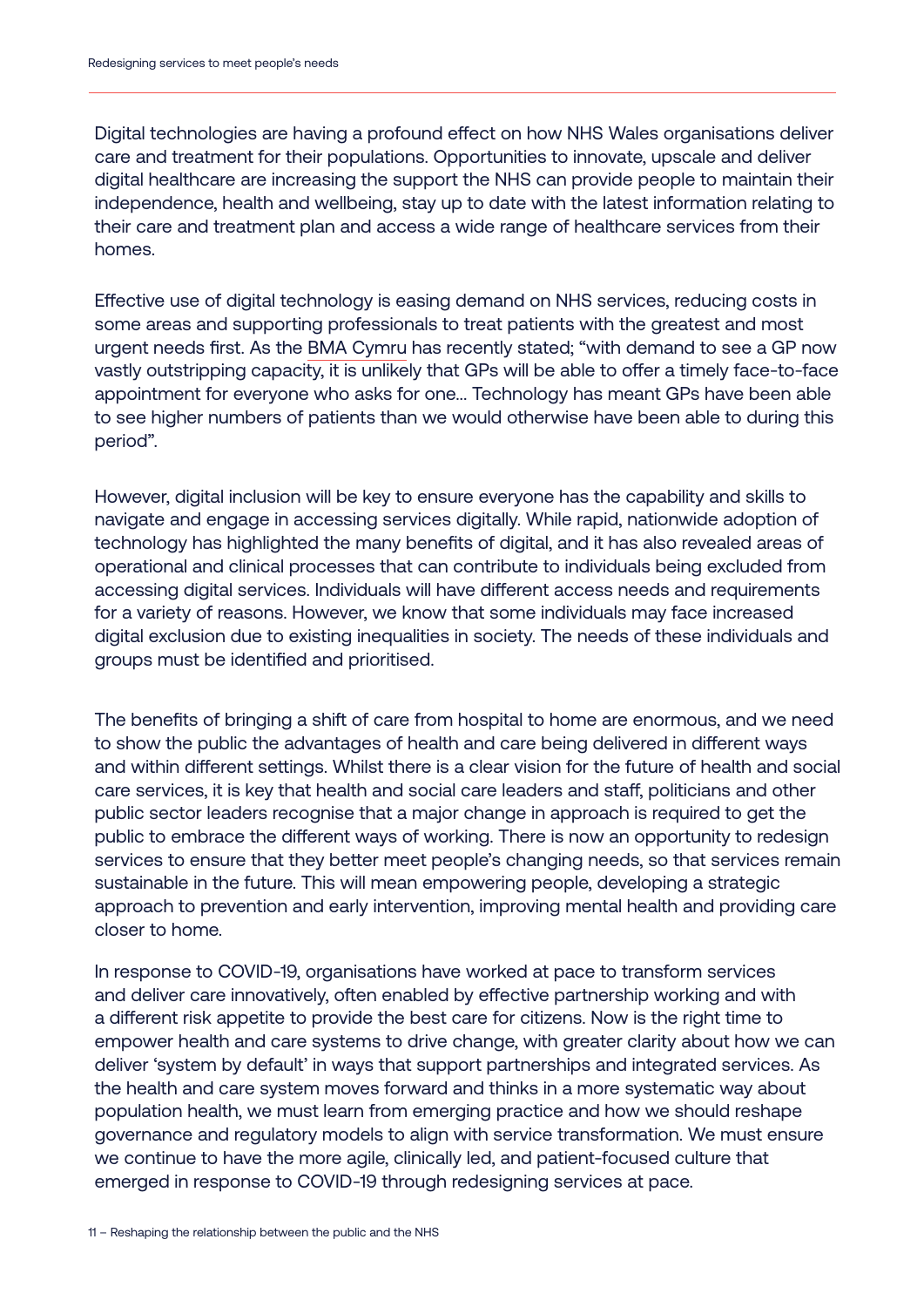While we must recognise that it is human nature to be emotionally resistant to change - attached to old practices, local institutions and cultures that have been passed down over the years - we now have the opportunity for an open and honest conversation with the public about health and care services in the future and can support people to become active participants in their care. Managing patients' expectations is critical, and it is key that the public have a full understanding and are reassured that they will get the service they need, otherwise patients and their families will rightly become nervous and concerned. There is an opportunity for effective communication and engagement across the whole public service by developing meaningful and realistic messaging that encourages public acceptance of the need for change.

In addition, the language relating to engagement should be framed around the wellbeing benefits they strive to achieve, particularly patient outcomes. For transformation to happen, we need to increase public understanding and acceptance of service redesign, improve people's knowledge of the services they receive and increase public awareness of the impact their choices have on their wellbeing. This will mean that citizens are equal partners in their health, co-designing services with health and care providers.

Health boards already have strong mechanisms in place for involving the citizen's voice in the design and delivery of health and care services, including patients' fora, community engagement and public consultations on service change. However, with the introduction of the Citizens Voice Body in April 2023, there are further opportunities to actively communicate and engage with the public around health and social care services and strengthen the voice of citizens. The Citizens Voice Body will support the public to share their views about health and social care and for NHS organisations to listen, consider and respond to people's views. As a health and social care sector, we recognise and value the patient voice to support, plan and deliver high quality health and social care services.

As the Parliamentary Review highlighted, "Wales must be a listening nation through actively seeking out diverse views and experiences to co-design services with the public if we are to accelerate change and improve quality."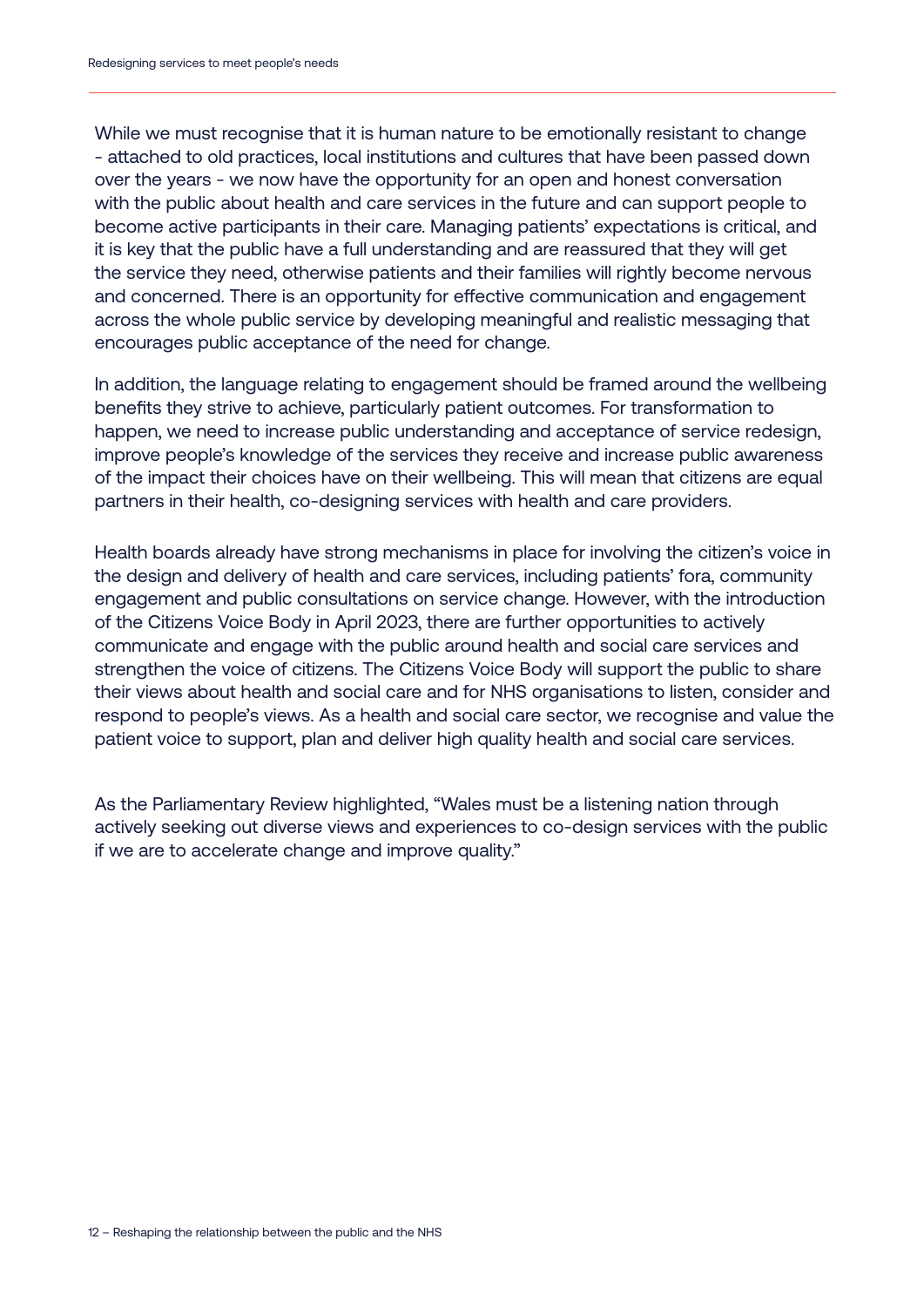# A deal for health and wellbeing

The NHS belongs to us all. It is there to improve our health and wellbeing, supporting us to keep mentally and physically well, to get better when we are ill and, when we cannot fully recover, to stay as well as we can to the end of our lives. The NHS was founded on a common set of principles and values that bind together the communities and people it serves – patients, the public and all its staff.

Ahead of the NHS' 70th birthday in 2017, the [King's Fund](https://www.kingsfund.org.uk/publications/what-does-public-think-about-nhs) commissioned Ipsos MORI to conduct a survey on the public's attitude to the NHS, including what they see as their responsibility when it comes to their own health. Following the survey, 65 per cent believed that keeping healthy is primarily down to the individual, with just 7 per cent placing this responsibility with the NHS. While this only skims the surface of very a complex issue, it suggests there is a debate to be had about what people can expect from the NHS and what can be expected of the public in return.

In the wake of COVID-19, there is an opportunity to truly reshape the relationship between public services, including the NHS, and the communities they serve. Changing how health and care services collaborate with people and communities will be one part of this process. It is a different way of working that recognises the role people can play in improving their own health and supporting them to do so.

While [legislation](https://www.legislation.gov.uk/cy/ukpga/2006/42/contents?lang=en), [core principles,](https://www.wales.nhs.uk/nhswalesaboutus/thecoreprinciplesofnhswales) [guidance](https://gov.wales/prudent-healthcare) and [programmes](https://vbhc.nhs.wales/) have been developed in Wales, there is no clear framework relating to what patients, the public and staff are entitled to from the NHS. There is also nothing which clearly states the contributions they can make to their own, and their family's, health and wellbeing.

This is relevant to some of the key priorities of the NHS - prevention and self-care - and we therefore recommend the Welsh Government develops a deal for health and wellbeing framework, similar to an NHS Wales constitution. The framework would provide some guiding principles in relation to patients' rights, what the NHS is committed to achieving and how the public and patients can support their own health and wellbeing to ensure the NHS can operate more effectively in the future as part of the COVID-19 recovery.

While the framework provides some national principles, it is important that leaders work with their local populations to co-produce a deal for health and wellbeing for their area. When developing the deal for health and wellbeing framework, it would be beneficial for Welsh Government to consider the NHS Constitution for [England](https://www.gov.uk/government/publications/the-nhs-constitution-for-england/the-nhs-constitution-for-england), The Charter of Patient Rights and Responsibilities in [Scotland](https://www.gov.scot/publications/charter-patient-rights-responsibilities-2/) and the Deal for Health & Wellness in [Wigan](https://www.wigan.gov.uk/Council/The-Deal/Our-Deals/The-Deal-for-Health-and-Wellness.aspx).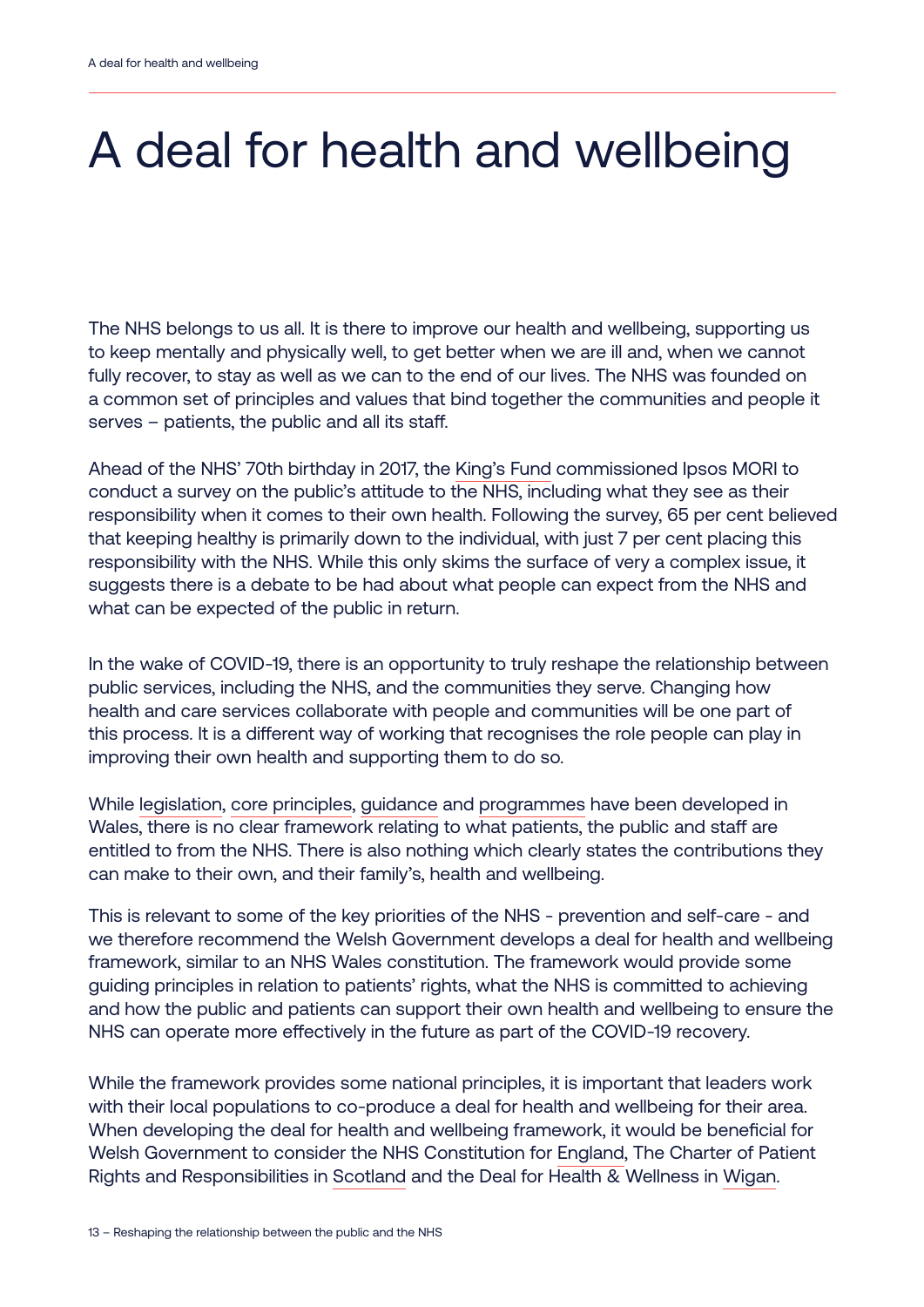#### **NHS Constitution for England**

The current NHS Constitution in England was updated in January 2021 and establishes the principles and values of the NHS in England. The Secretary of State for Health and Social Care, all NHS bodies and private and voluntary sector providers supplying NHS services are required by law to take account of this Constitution in their decisions and actions. The Constitution, which includes seven key principles underpinned by core NHS values, helps guide the NHS in all it does and contains pledges to patients and the public around what the NHS is committed to achieve. While the Constitution sets out what the NHS is committed to achieve, it also states the responsibilities of patients and the public.

The Constitution provides practical examples of how patients and the public can recognise the significant contribution they make to their own health and wellbeing and the personal responsibility they can take by:

- registering with a GP practice
- treating NHS staff and other patients with respect, recognising that abusive and violent behaviour may result in prosecution or refusal to access NHS services
- providing accurate information about health, condition and status
- peeping appointments, or cancelling within reasonable time
- follow the course of treatment which has been agreed
- participate in important public health programmes, such as vaccination
- inform people of your wishes around organ donation
- giving feedback, both positive and negative, about healthcare experiences and treatment to improve NHS services for all.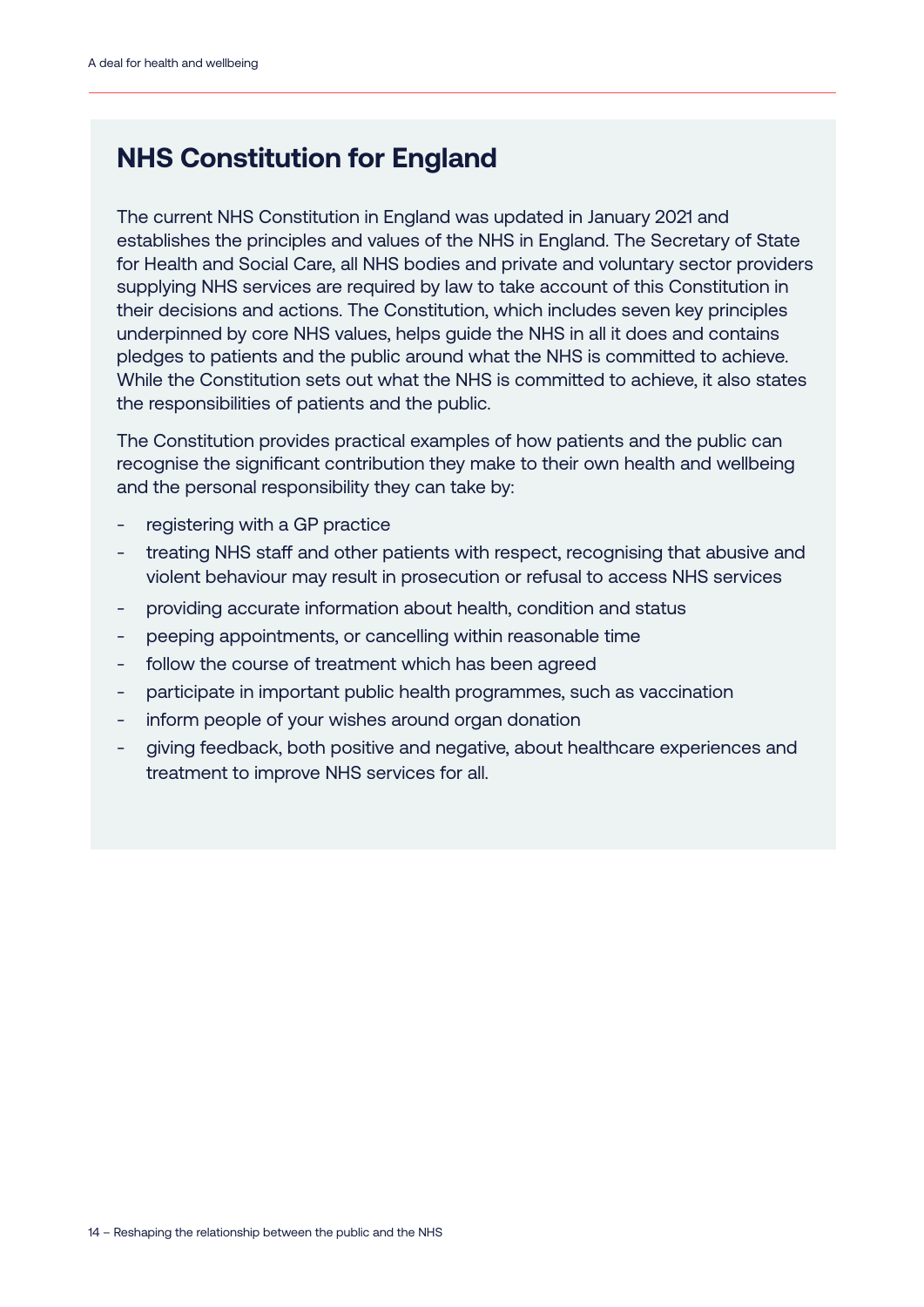#### **Scotland's Charter of Patient Rights and Responsibilities**

The Patient Rights (Scotland) Act 2011 received royal assent on 31 March 2011. Under the act, Scottish Ministers must publish a Charter of Patient Rights and Responsibilities which summarises the existing rights and responsibilities of people who use NHS services and receive NHS care in Scotland.

Some of the responsibilities of patients are set out in law, while others are what everyone is expected to do to help the NHS work effectively and help make sure the NHS uses its resources responsibly. The responsibilities on patients within the charter include:

- to register with a GP
- making every effort to go to appointments, as missed appointments can have a negative effect on patients' care
- keeping contact information up to date and to correct any personal information that is inaccurate
- using health services responsibly
- ordering repeat prescriptions in plenty of time, and only order the items that they continue to need
- following the treatment plan agreed with healthcare professionals taking responsibility for their own health and ask NHS staff involved in their care for support to help manage their condition and lead a healthy lifestyle.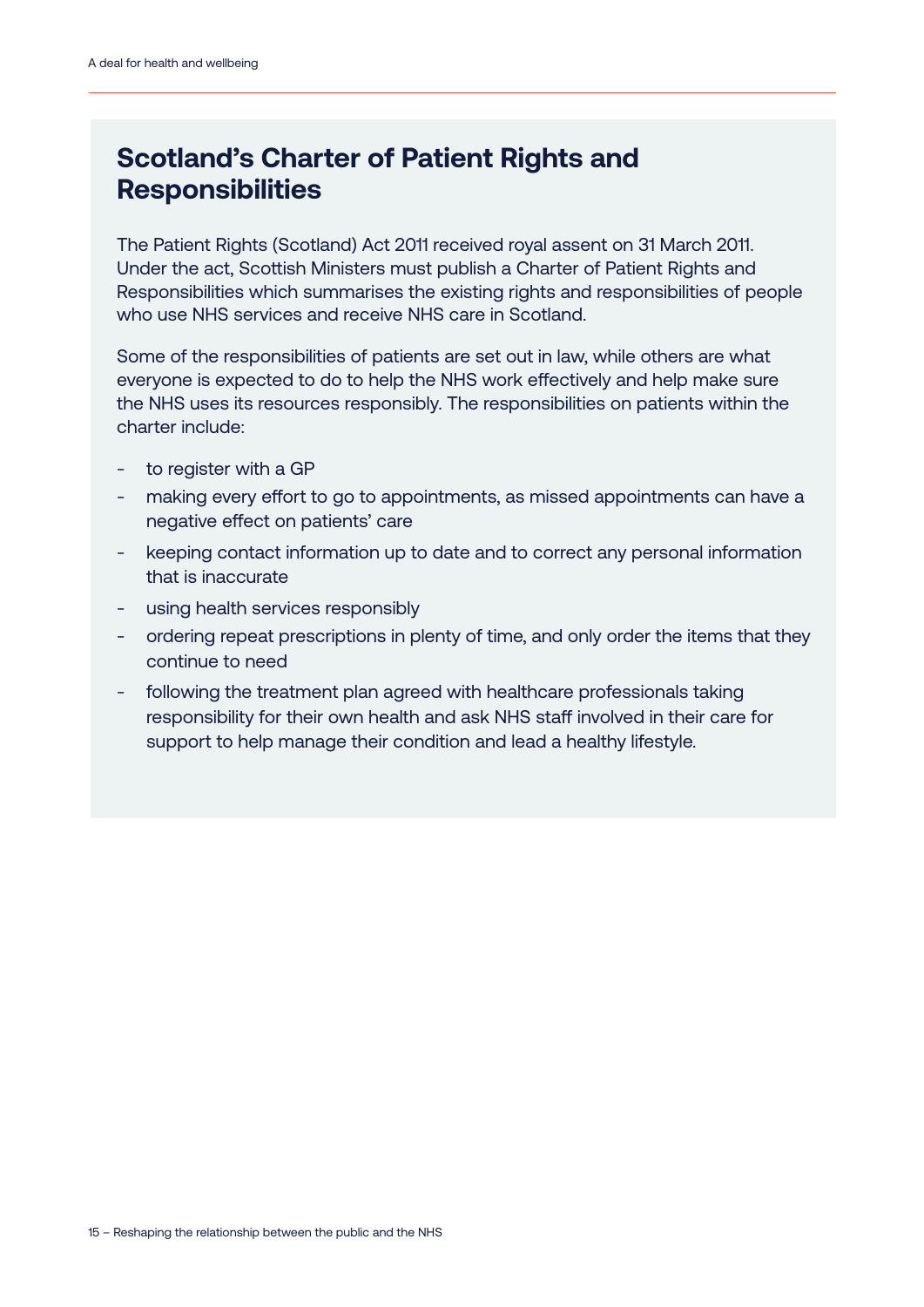#### **Wigan Deal for Health and Wellness**

In Wigan they have listened to thousands of their residents and developed The Deal 2030, a strategy for Wigan Borough. The deal aims to make Wigan Borough the best place it can be over the coming decade, from improving the borough's town centres and making sure people are healthy, to getting children the best start in life and ensuring a litter-free environment, the strategy sets out ten ambitious goals.

Central to the deal is the idea of a new relationship between public services and citizens and the recognition that councils and other public services cannot continue to do all they once did. To deliver the highest quality public services, all organisations have adopted and been trained in a set of principles which underpin the deal.

The deal focuses on keeping people well and how the borough can work with organisations and individuals to take charge of the health and wellbeing needs of the borough. The deal sets out what the borough will do and what residents need to do to take control and take responsibility for their own health and wellness.

As part of the deal, the borough will:

- ensure there are a wide range of facilities within local communities including parks, open spaces, leisure, safe cycling routes, good quality housing
- ensure easy, timely access to good quality GP services seven days a week, support families to ensure their children have the best start in life
- support people to live well, helping those who are unemployed into work or training and helping them benefit from the fastest growing economy in the UK
- assist people to age well by keeping them healthy and connected to their communities for as long as possible in their own home.

For individuals:

- keep active at whatever stage of life.
- register with a GP and go for regular check-ups taking charge of your own health and wellbeing.
- quit smoking, drink and eat sensibly and encourage your children to do the same
- take time to be supportive parents or guardians, encouraging children to be the best they can be
- take advantage of training and job opportunities, setting high aspirations for yourself and your family
- support older relatives, friends and neighbours to be independent for as long as
- possible
- get involved in your local communities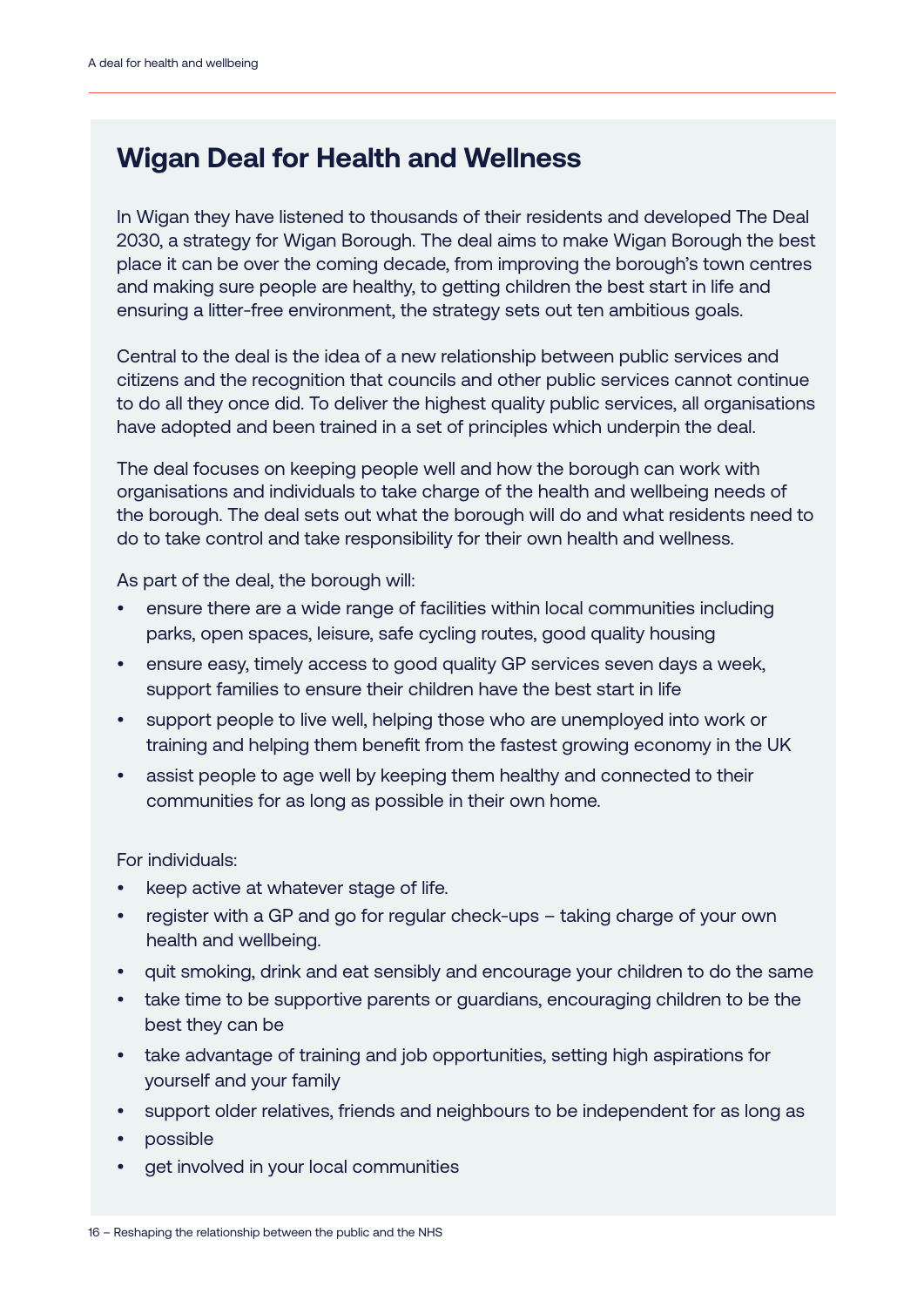#### A deal for health and wellbeing for Wales

A Deal for Health and Wellbeing for Wales framework will enable local leaders, within the Regional Partnership Board footprint, to work with their local populations to coproduce and develop a Health and Wellbeing Deal for their area. The deals will outline the respective rights and expectations of the public. Since the NHS was formed, the population has a set of rights – such as the right to care that is free at the point of need – but there's an expectation that the population contributes in return, for example by paying taxes.

These principles have underpinned the relationship between the NHS and the public since the NHS was first established in 1947, but the precise nature of that relationship has changed. Over time there has been an increasing emphasis on people managing their own health and wellbeing, and growing recognition of the important role that patients, communities and the public have in shaping health and care services. Many public surveys conducted by NHS organisations have shown significant agreement that a key role of the NHS is to promote lifestyles that prevent disease, but more importantly they reveal a sense that everyone has a responsibility for their own health and wellbeing.

It is important to have strong engagement and communication strategies to engage and empower people to make positive choices about their health and wellbeing, but the approach needs to recognise the barriers people face in making such choices. For example, people living in economically deprived areas may not have the financial resources to access facilities such as local swimming pools, leisure centres or buy fresh fruit and vegetables; or people living in rural communities who experience isolation and limited services. It is therefore important to have a two-way conversation with communities about how these challenges and barriers can be managed. This emphasises the importance of partnership working and how local authorities, health boards, the third sector and communities can co-design solutions.

Much of the public have embraced self-care during the pandemic and should now be supported to learn more about what they can do to manage their health. A clear and wellcommunicated set of expectations would be a step towards achieving this and towards cultivating a modern relationship between the NHS in Wales and the public it serves.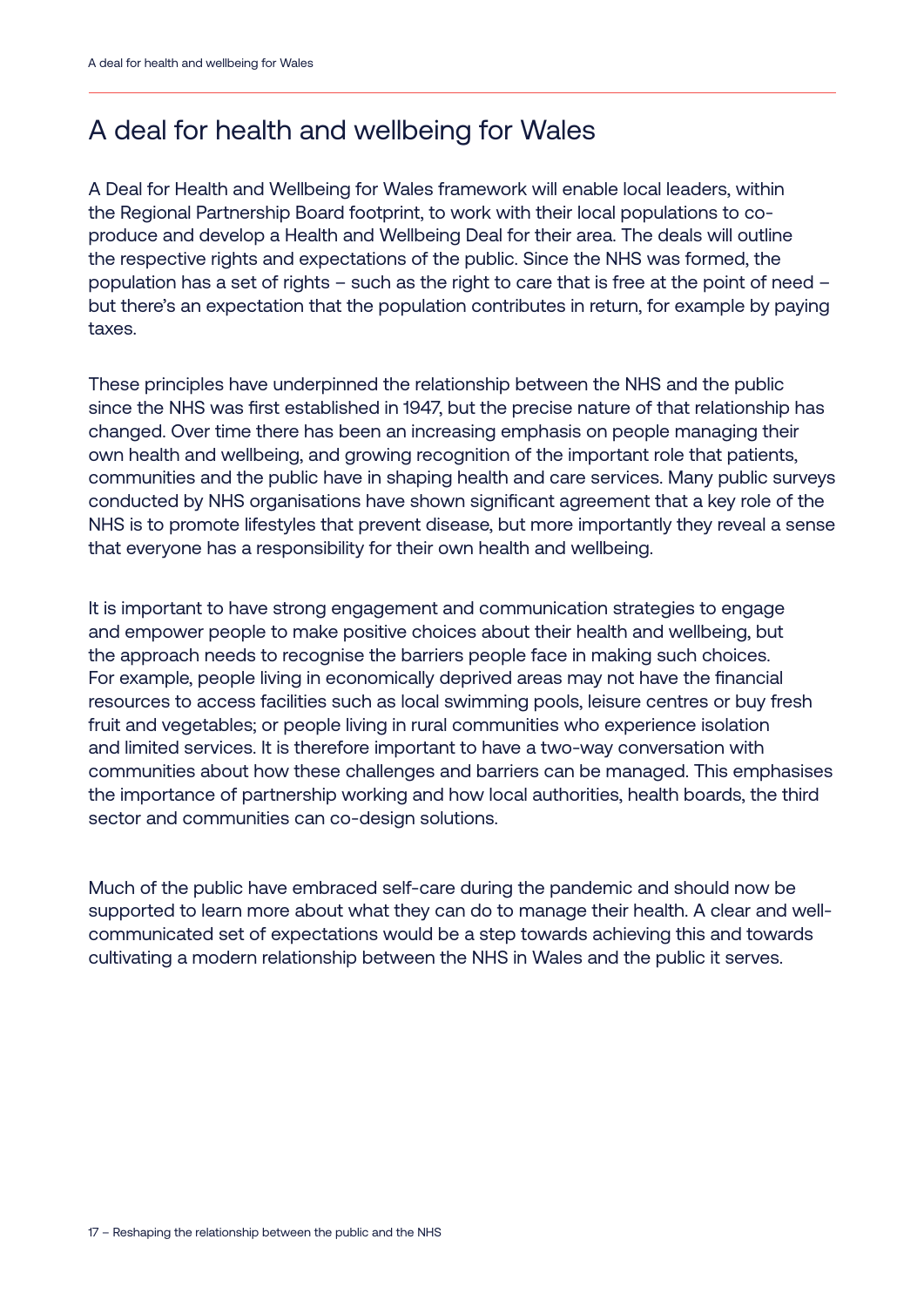# Requirements for highperforming engagement and communications

It is important that all sectors have strong engagement and communications strategies to support this agenda. This will enable them to support and improve population health and consider how they can effectively coordinate engagement and communication resources and expertise across organisational boundaries to support the public to live healthier lives.

Over the course of the pandemic, we have seen the importance of engagement and communications with the public and how it is a key enabler for partnership working and supporting better public health outcomes. The pandemic has helped remove barriers to communication and working across different organisations especially through the use of digital technology, when raising awareness of the COVID-19 regulations, supporting uptake of the vaccine or supporting the Keep Wales Safe campaign. There is now an opportunity to build on this and consider the factors required for high-performing cross sector engagement and communication.

Over the years in Wales there have been briefings and principles developed around good quality engagement activity with service users and the wider public. In March 2011, the [National Principles for Public Engagement](https://wcva.cymru/influencing/engagement/) in Wales were created to help organisations carry out consistent and effective public engagement, endorsed by a range of organisations from the public, private and voluntary sectors. There are ten principles, including:

- encourage and enable everyone affected to be involved, if they so choose
- work with relevant partner organisations
- enable people to take part effectively
- people are told the impact of their contribution and
- learn and share lessons to improve the process of engagement.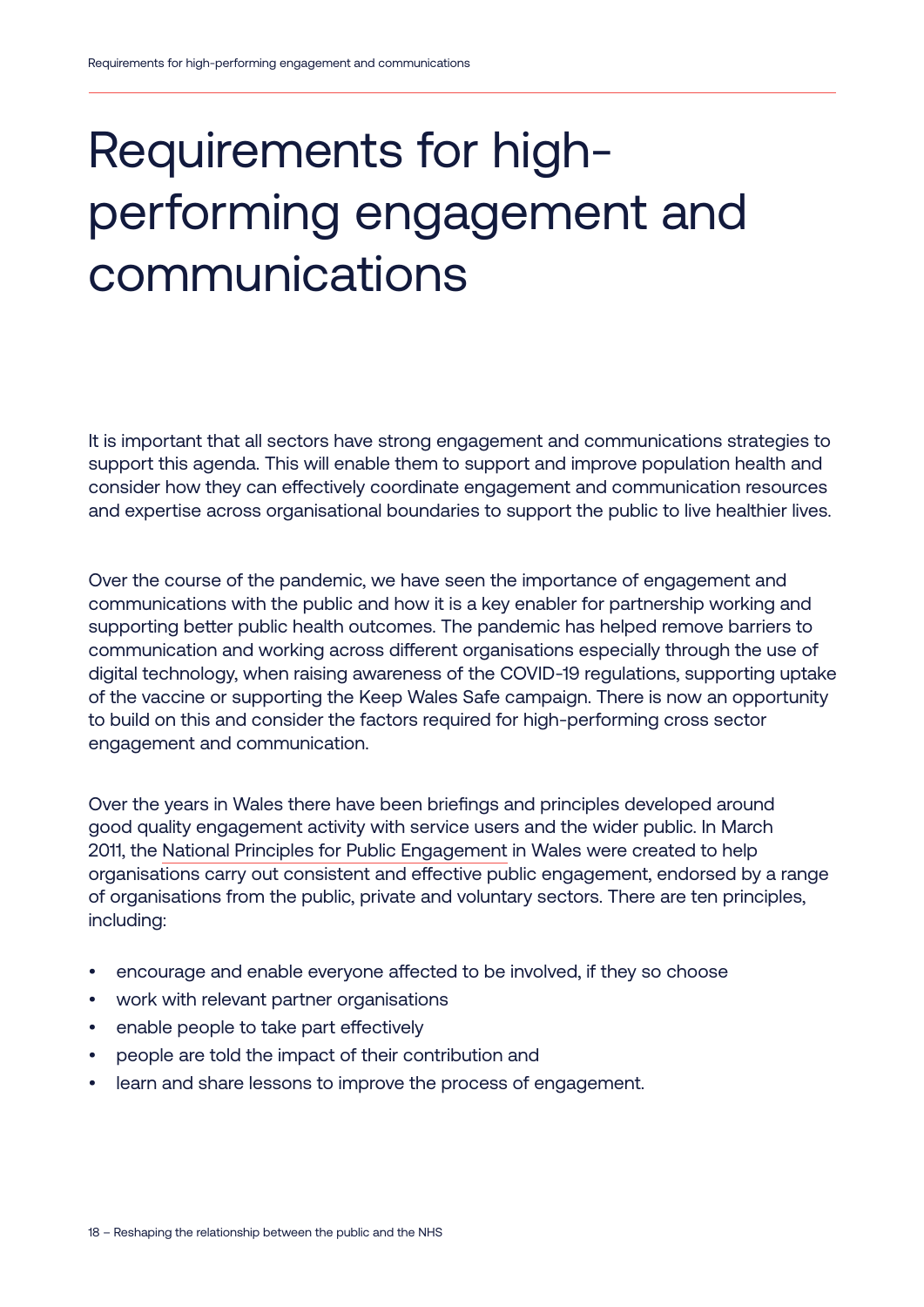While these principles are still relevant, there is now the opportunity to review them and consider the impact and lessons learnt during to the pandemic, as well as other developments such as digital engagement, the use of social media platforms and coproduction approaches.

We also need to consider best practice and engagement from other systems across the UK. In 2020, the NHS Confederation published the briefing, [Building common purpose:](https://www.nhsconfed.org/sites/default/files/media/Building%20common%20purpose_FNL.pdf)  [Learning on engagement and communications in integrated care systems.](https://www.nhsconfed.org/sites/default/files/media/Building%20common%20purpose_FNL.pdf) The briefing was led by a working group of integrated care systems in England and other NHS and local authority communications leaders to draw on the insights of leaders and senior communicators working within the health and care system.

The briefing identified five success factors required for high-performing public engagement and communications that should be considered by the Welsh Government and wider public, private and voluntary sector partners.

The success factors for high-performing public engagement and communications:

#### **1. Embed a strategic approach to engagement and communications**

Organisations that have achieved notable success in partnership working have embedded strong engagement and communications at the heart of decisionmaking and system transformation work. They recognise that it is a key enabler of change and building common ambition across partner organisations, professions and geographies, as well as to demonstrate momentum. Both are fundamental to ensuring the voices of patients, service users, communities and staff are involved and that their insights are used to inform planning and decision-making. A strategic approach to engagement and communications is fundamental to achieving better outcomes, such as stronger partnerships and relationships, increased trust and improved participation.

#### **2. Adopt systematic approaches to continuous relationship building**

To make these partnerships work, it is critical to recognise the strategic importance of relationship building among the partners and the influencing skills required of leaders at all levels. Systems that have had success in building strong relationships do so on a planned, systematic and continuous basis. Part of the answer here is getting governance and co-production processes right so that all can see clearly how decisions are made – transparency breeds trust. This also requires all leaders to invest time in building relationships systematically and to make the space for others to do so, reaching across institutional, professional and hierarchical boundaries to find common purpose.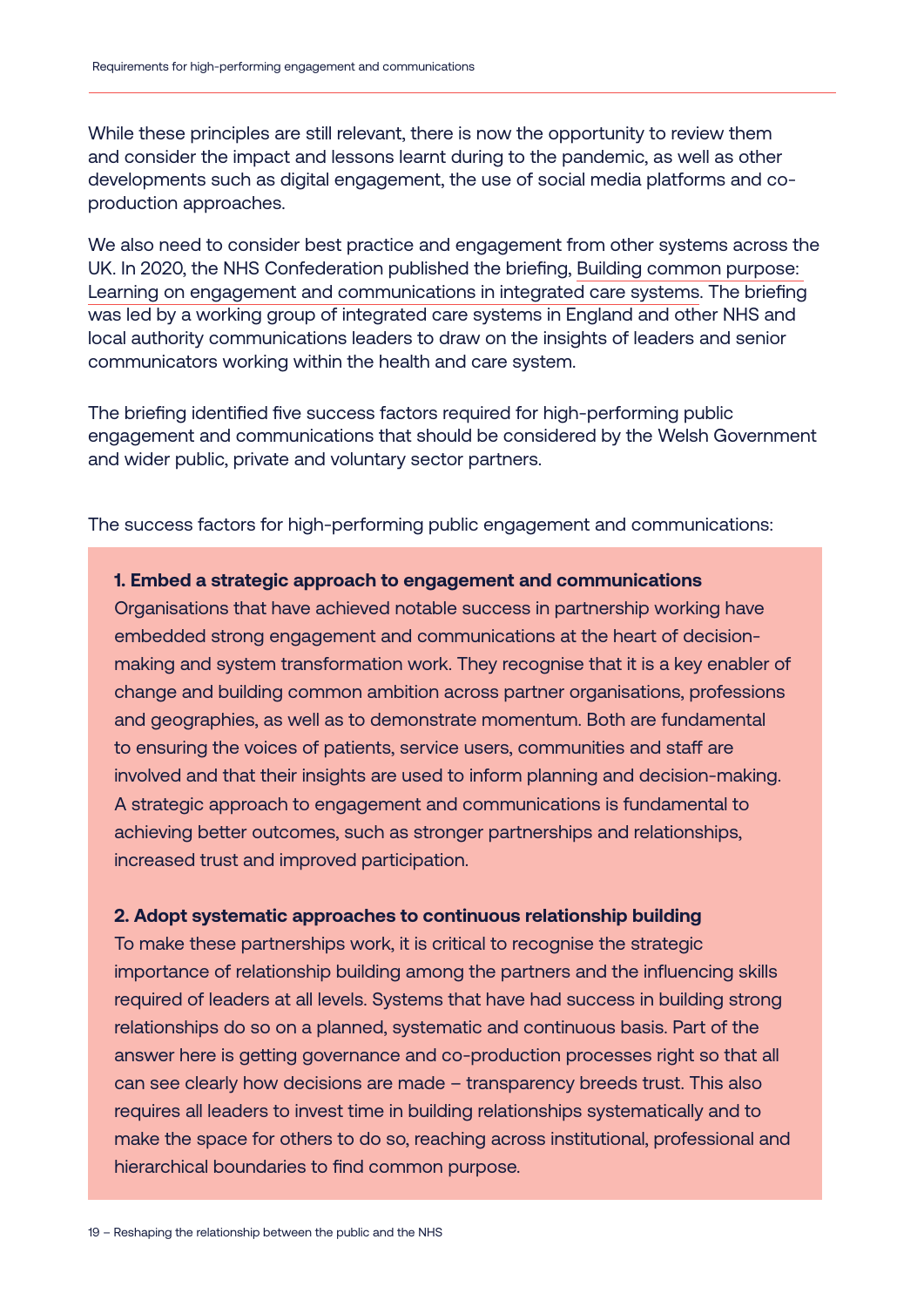#### **3. Develop a shared vision and narrative and make it real**

A compelling narrative that all system partners buy into, which is well understood and supported by the public and staff, is among the hallmarks of successful communications and engagement. Getting all partners to agree on their shared ambition takes time and planned effort. Done successfully, this will be something that all those involved feel part of and own. Ultimately, clarity of vision and purpose at system level, with coordination of engagement and communications activity across a system, will support the delivery of effective communication at local place and neighbourhood level. The endeavour must be shared 'with' people, not done for or to them.

#### **4. Embed open, transparent and two-way engagement approaches**

Health and care systems belong to the communities and people they serve. Many local systems have developed effective approaches to engaging with patients, staff and the public. A broad and strategic engagement strategy is important to build confidence and trust. This should encompass a focus on transparency and the provision of clear public information about vision, plans and progress. It should also involve working in partnership with the local voluntary and community sector; politicians and local councillors; designing services in partnership with users, carers and staff; reaching out to the unengaged, particularly those affected by inequalities; and a focus on community empowerment.

#### **5. Develop engagement and communications leadership, capacity and expertise**

Partnership engagement and communications is complex and requires strong leadership at all levels – across systems, within places and in neighbourhoods. It is important to develop engagement and communication functions and networks, ensuring roles are clear and that they have the right leadership, capacity and expertise. This should include strategic thinkers, strong relationship builders and expert storytellers that understand the nuances and commitments required to contribute to and sustain effective partnership working. Effective pooling and coordination of resources and expertise across organisational boundaries is key and stands out as a critical enabler in systems furthest ahead in their integration journey.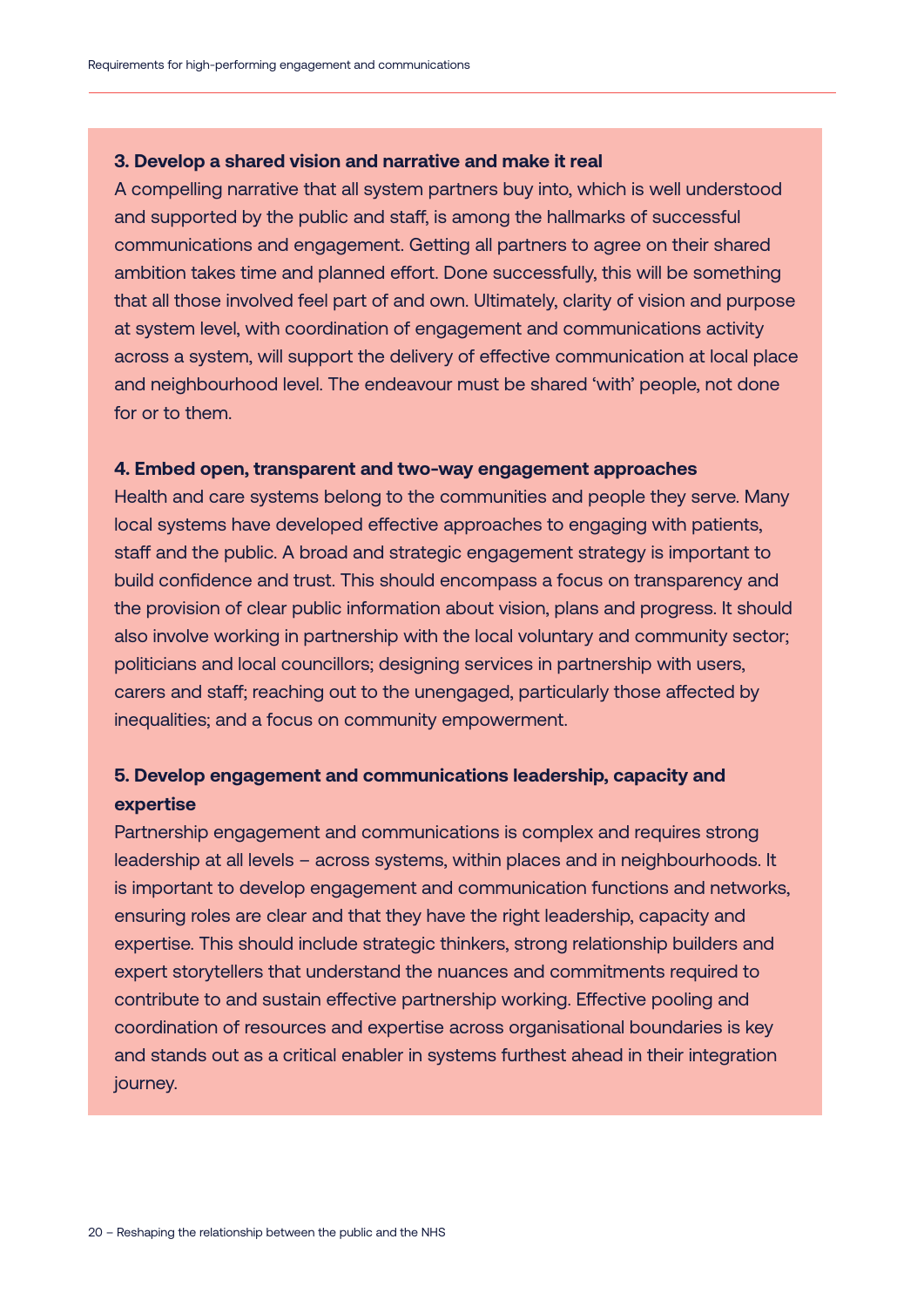To have high-performing engagement and communications, digital inclusion must be a key consideration. Not everyone has the ability to connect to the internet to effectively participate in digital health services. This might be due to not being able to access the equipment, software, data or broadband. Providing a range of free, easily accessible training resources to meet different needs and communication styles will help build an individual's digital skills.

People prefer to learn in different ways, so consider including a range of options such as training videos, drop-in sessions, a personalised training budget, recovery college courses and how-to guides. All resources should be appropriate for a range of ages, those with autism or learning disabilities, or whose primary language is not English. Through a phased approach, and by helping people build on what they already know, individuals are likely to build their confidence as well as skills. The role of behavioural science techniques is key to this.

When engaging and communicating with the public, behavioural science techniques are used, as highlighted by Public Health Wales' communications to prevent the transmission of COVID-19.

All human behaviour is a product of biological, psychological, economic, environmental and social influences. To modify behaviours, those determinants need first to be understood and then 'treated' with relevant behaviour change techniques. More systematic application of behavioural science in the development of public communication interventions (and policy) increases the likelihood they will have the desired effect.

Public Health Wales has developed a [guide](https://phw.nhs.wales/topics/latest-information-on-novel-coronavirus-covid-19/educational-and-childcare-settings/sup-015-behavioural-science-in-public-comms-guide/ ) to support anyone who develops and delivers public communication interventions that aim to encourage behaviours that will prevent the transmission of COVID-19. The guide sets out how to apply behavioural science to improve the effectiveness of public communications using the following steps:

- 1. Defining the behavioural goal(s) specifically including when, where, for how long as well as the 'what', and in which populations. Selection of the important behaviours in the important populations should be based on the time/persons/place of greatest opportunity to prevent transmission and inequality of impact.
- 2. Identify the determinants of the behaviour(s), the barriers to change, using a behaviour change framework which is broad enough to help identify all important barriers to the behaviour.
- 3. Select behaviour change mechanisms of action relevant to the identified determinants to develop core content, then use other elements of behavioural science to make the message powerful.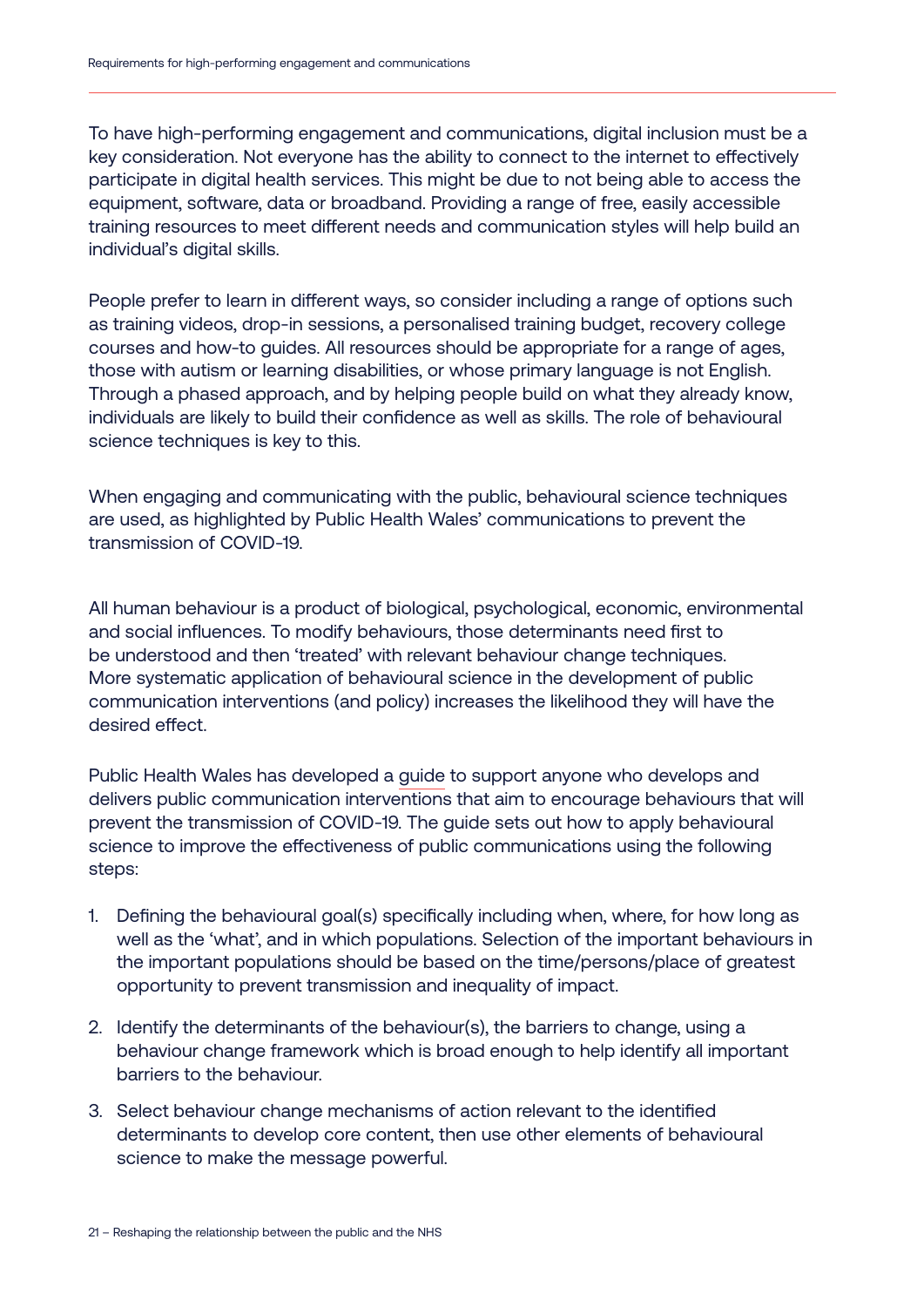Public Health Wales have provided this quick guide as a template for the work described in the document:

#### **Quick Guide**

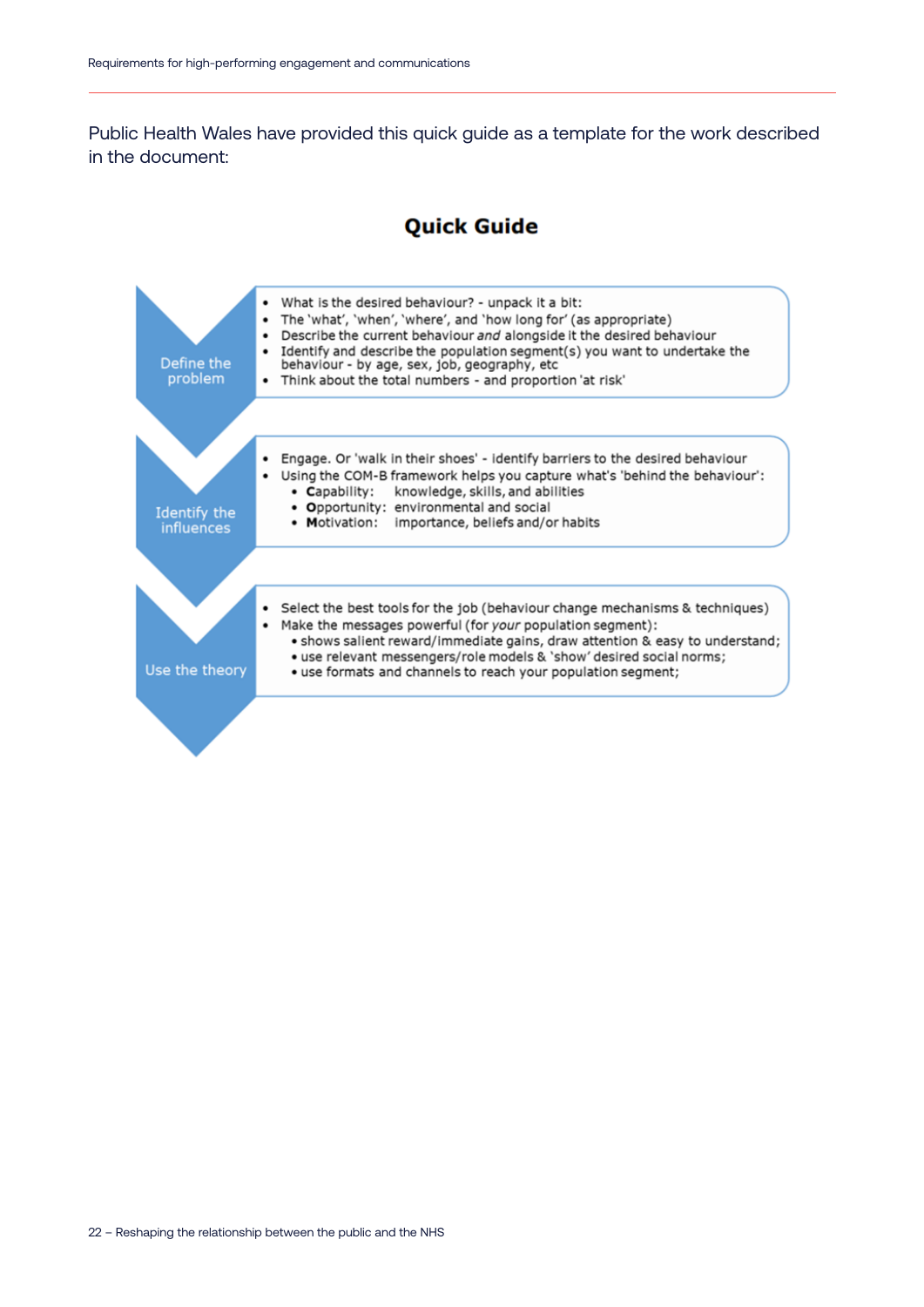# How the NHS is engaging with the public across Wales

The NHS sees public engagement as a vital way of talking to people about their health needs and listening to what they have to say about NHS services. The range of methods used by NHS organisations in Wales provides opportunities for communities, groups and individuals to have their say, get involved, develop their own healthcare and develop their NHS services locally.

The following case studies provide a snapshot of the methods used, including formal consultation to involve people in making decisions about services; information provision and exchange to let people know what is going on in the NHS and listening to their views; and partnership working with people in the community to respond to the healthcare challenges that are being faced.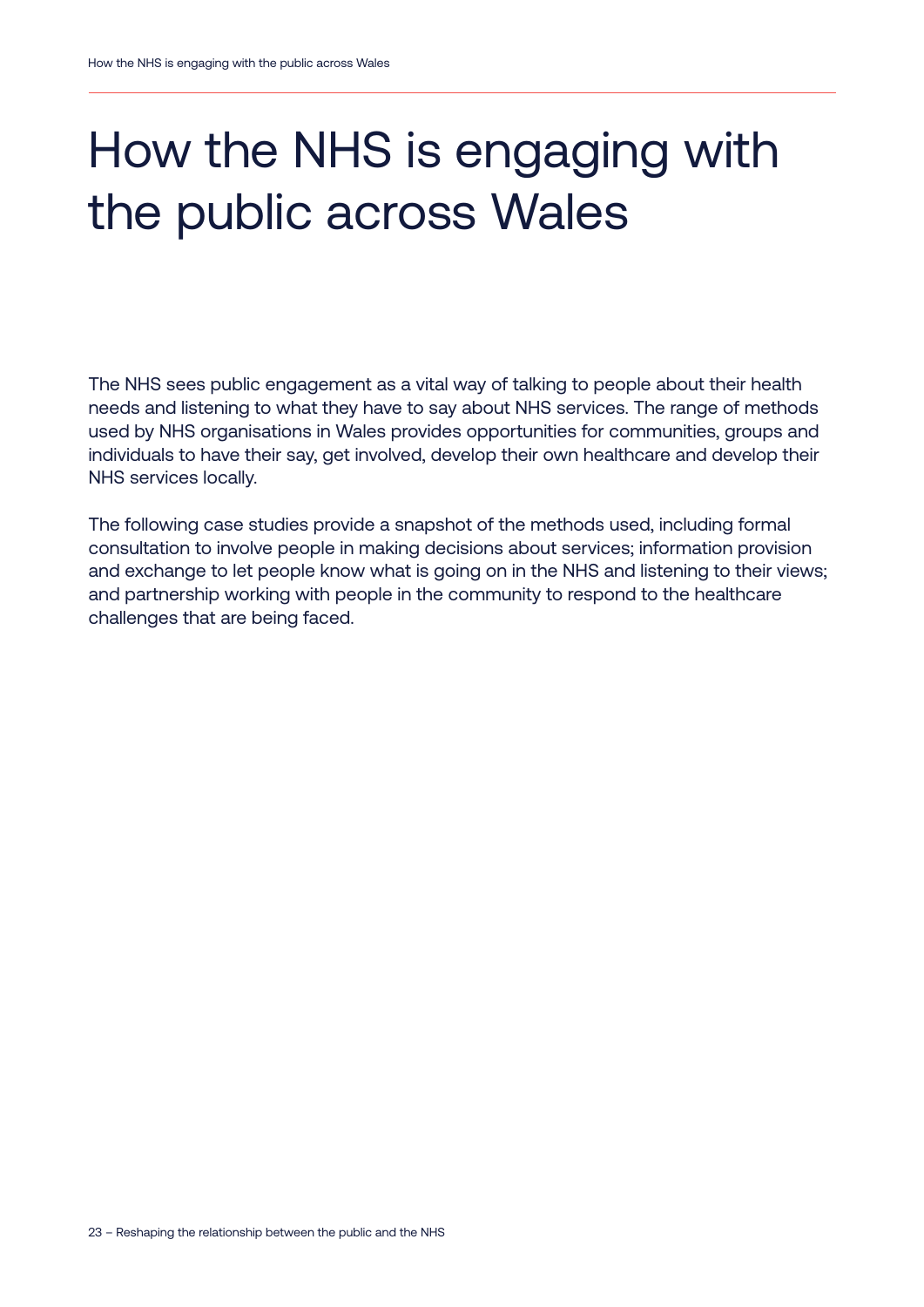#### **Changing communication methods**

#### Aneurin Bevan University Health Board

The health board launched an Engagement & Recruitment Roadshow during October 2021 half term week as part of the Winter Plan to deliver two key objectives:

- Equitable geographical engagement with its citizens to improve understanding of access to health care services, with a key focus on the use of the Emergency Department at The Grange University Hospital and Minor Injuries Units.
- Promotion of a range of roles within the health board, including health and social care job vacancies in conjunction with partner organisations.

Since the 'Work With Us' series of roadshows began, 43 locations have been visited with either the specially commissioned double decker bus or pop-up gazebo. The geographical spread of events has been well balanced, capitalising on routine, established events (market days), attendance at high footfall venues (supermarkets and town centre locations) and presence at Christmas/winter events. The team also attended four Coleg Gwent campuses and the roadshows have involved attendance from partners including local authority partners and third sector organisations.

Over 1,100 face-to-face conversations with visitors to the roadshows have taken place and 345 Expressions of Interest received for job roles within the health board (broken down further: Facilities 142; Health Care Support Worker 99; Admin Bank 96, Signposted 8).

To share these messages far and wide, the health board created a #HelpUsHelpYou animation which was shown in cinemas across the health board area during January 2022.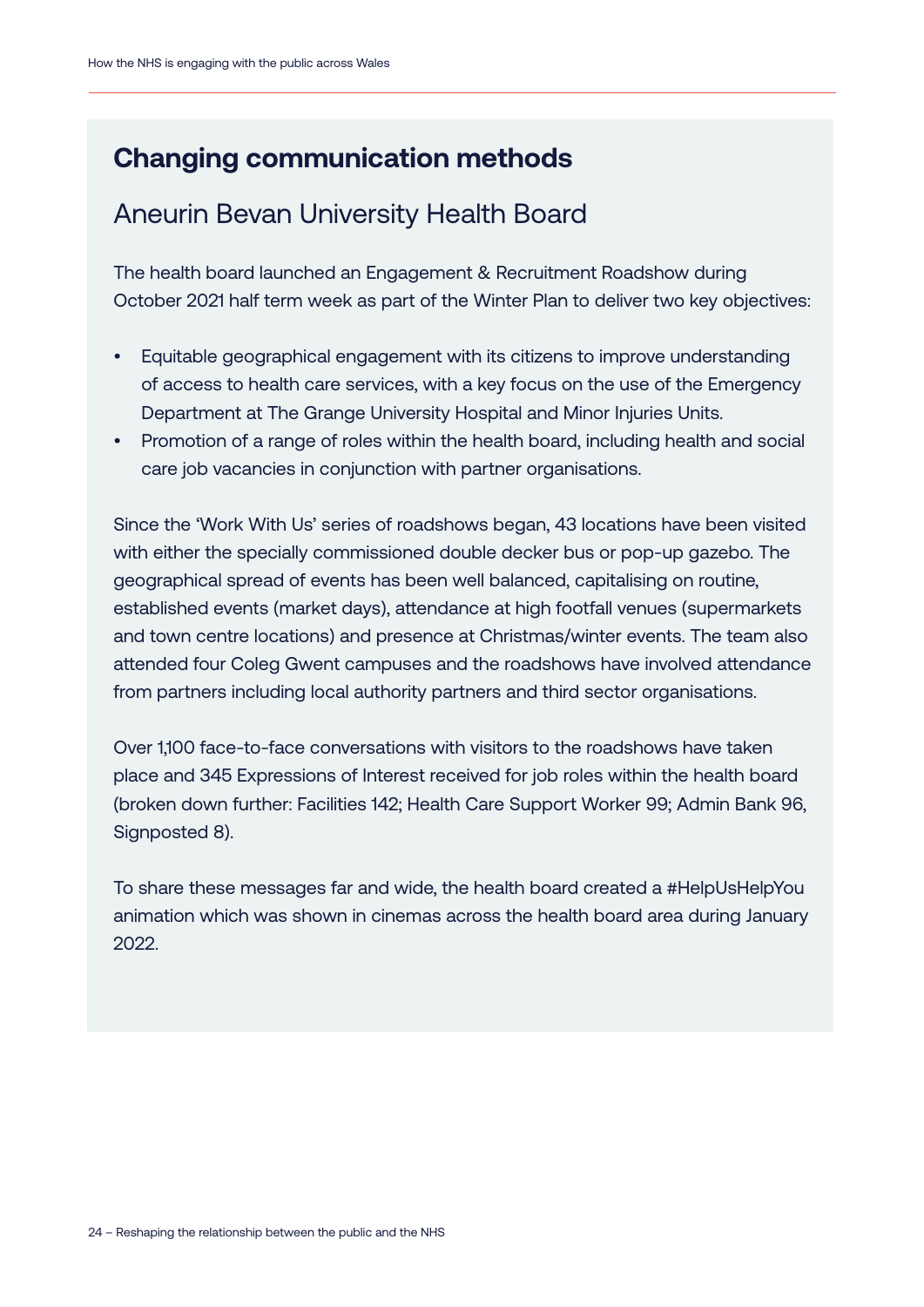### **Living Healthier, Staying Well refresh**

#### Betsi Cadwaladr University Health Board

During 2017, Betsi Cadwaladr University Health Board spent time discussing what their priorities should be with patients, carers and community representatives as well as staff and partner organisations. The engagement events fed into their long-term strategy, [Living Healthier, Staying Well](https://bcuhb.nhs.wales/lhsw/living-healthier-staying-well1/) (LHSW), published in 2018. In 2021, the health board embarked on formal consultation to refresh the strategy to ensure that they focus on the right things as we emerge from the pandemic.

As part of the process to refresh the strategy, engagement was undertaken with key groups, prior to a formal six-week consultation process in September 2021. A wideranging engagement programme had previously taken place in the development of the LHSW strategy, and this 'light touch' engagement approach was about building on the existing strategy, not creating a new one.

Due to the ongoing coronavirus pandemic, engagement was undertaken through several different channels, including:

- online public survey. This was the key engagment tool; at the time of writing, over 300 people had completed the survey
- [LHSW web pages](https://bcuhb.nhs.wales/lhsw/living-healthier-staying-well1/)
- social media platforms such as Facebook and Twitter to promote key messages and the survey
- a dedicated email address and telephone line
- links to surveys and information shared widely through regional, area and community networks and groups
- staff engagement through internal communication channels
- cascading information through third sector and community groups as well as stakeholders that represent people with protected characteristics
- key stakeholder telephone interviews
- focused events and general discussions with a wider range of groups, including with Black, Asian and minority communities, children and young people, students, and health and wellbeing networks
- a LHSW document, summary and easy read document.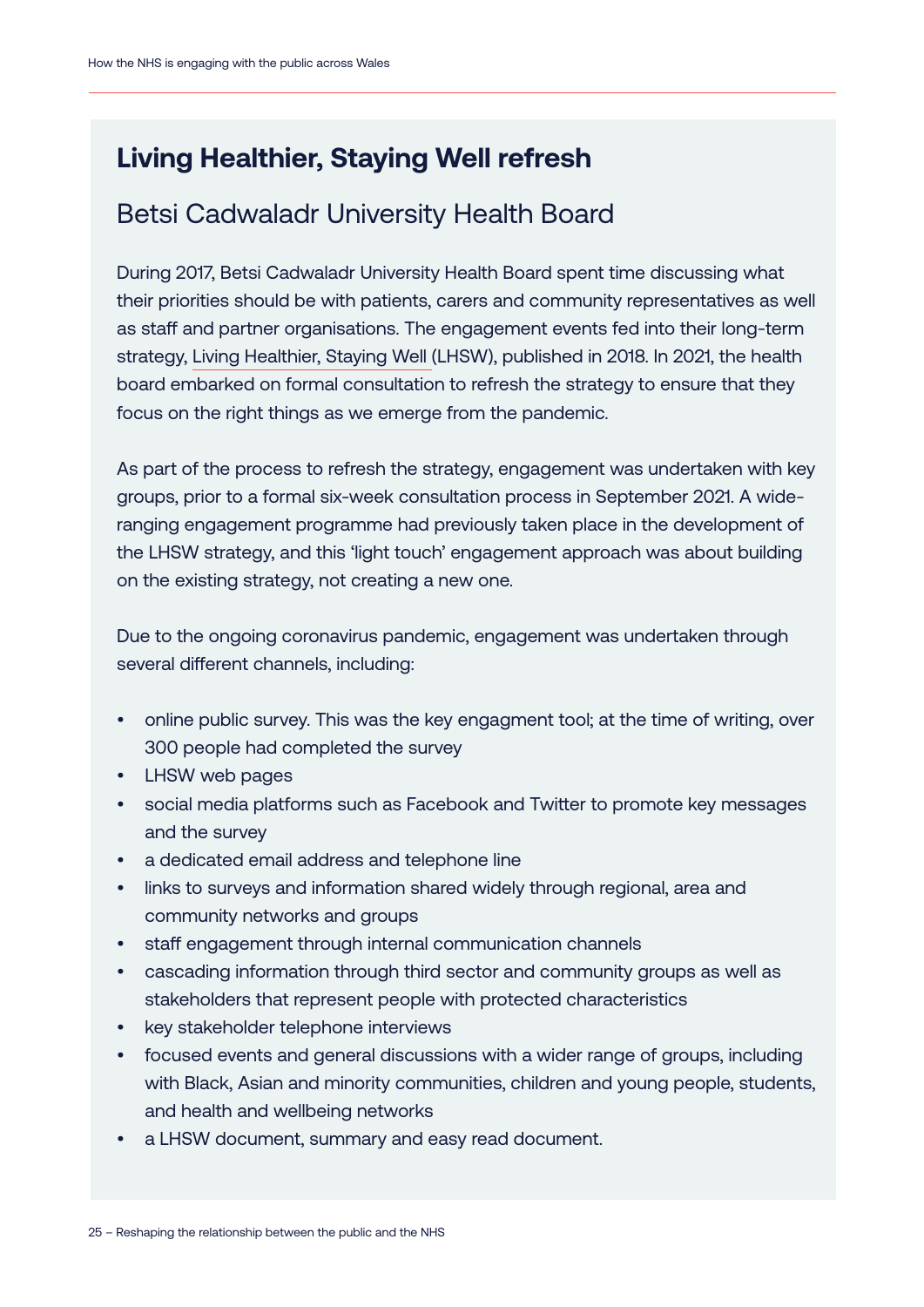### **CAV24/7**

#### Cardiff and Vale University Health Board

Since August 2020, Cardiff and Vale University Health Board has introduced a new and innovative approach to how patients access urgent care through phoning first if they think they need to attend the emergency unit and do not have a life-threatening emergency.

Traditionally, patients have been able to access the emergency department by walking into their local emergency unit. The 'phone first' system replaces this for non-emergencies, with patients being encouraged to phone ahead and, if required, they will get a booked appointment - saving precious time.

A clinical review of patients accessing the emergency unit at University Hospital Wales, Cardiff was undertaken before introducing the CAV 24/7 'phone first' system. The review found that approximately 200 of the unit's daily attendances had a low acuity level, which means these patients could be safely managed as a planned event or seen in an alternative setting. Typically, the emergency unit sees an average of 240 patients just 'walk in' to be triaged.

During the coronavirus pandemic, health boards had no choice but to review the way in which they were providing services. This resulted in a number of innovative digital solutions being used to enable patients to receive a consultation remotely.

The success of these new ways of working together, with the absolute requirement to keep people safe through social distancing, has led to GPs and hospital clinicians across the health board setting up the phone first model, 'CAV 24/7'. This is a roundthe-clock service where doctors and nurses will assess people's needs and direct them to a service which best meets them, all while you wait at home.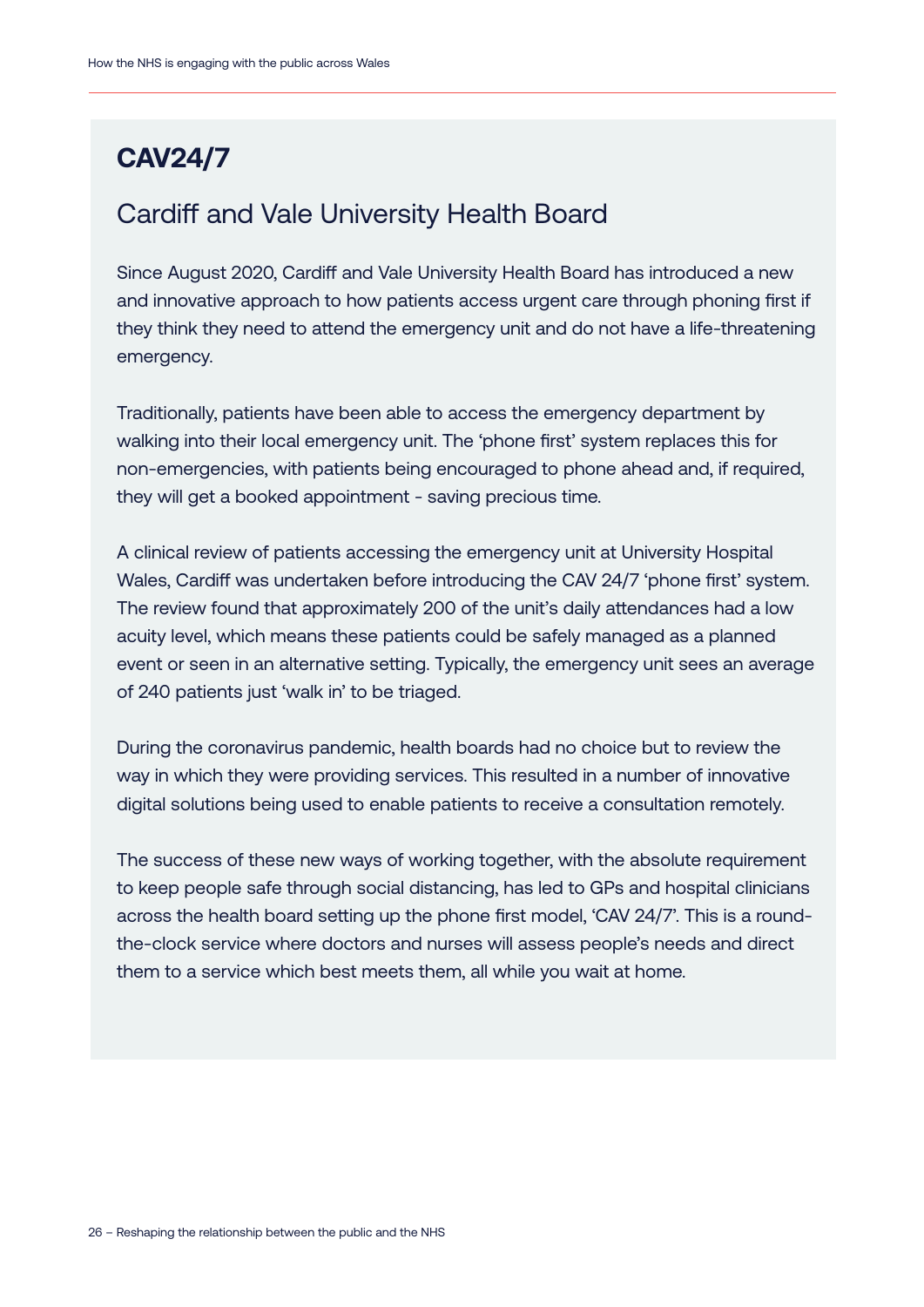### **Vaccination offer for 12-15-year-olds**

#### Cwm Taf Morgannwg University Health Board

Following the Welsh Government decision that NHS organisations should offer the COVID-19 vaccine to young people aged 12–15-years-old, the health board developed an engagement and communication plan to ensure that all 12-15-yearolds in Cwm Taf Morgannwg (CTM), and their parents/guardians, had all the information they needed on the benefits and risks of the vaccine, enabling them to feel confident in making a decision as a family on whether to have the vaccine.

The health board introduced a number of initiatives to engage with 12–15-year-olds, including:

- set up a virtual Q&A engagement event with head teachers of all CTM's secondary schools and local authorities to gather valuable insight
- wrote to all 12–15-year-olds in CTM (through their schools) explaining the situation and included an information leaflet around vaccinating 12–15-year-olds.
- tailored all communication (language, images etc) to a 12–15-year-old audience
- shared all communication with local authorities and third sector stakeholders
- set up a virtual event for 12–15-year-olds to have the opportunity to ask the health board's immunisation nurses questions about the vaccine. This event was recorded and posted online and on social channels to view after the event.
- produced a walk-through video of a vaccination centre so people could see what it is like inside and provide reassurance to those who may be anxious
- created dedicated space on their website to the vaccination offer for 12–15-yearolds. The website included Q&As, links to more information and explained the Gillick competence
- set up an exclusive vaccination advice line for 12-15-year-olds (and their parents/ guardians)
- 12–15-year-olds are able to fill in a form on the health board's website where their questions are sent straight to an expert. Participants can choose whether to have a phone call back or an email (tailored for this age group who may prefer to communicate through digital means)
- checked anyone who didn't make their appointment by writing again inviting them to make a new appointment or opt-out of having the vaccine. This letter included QR codes to scan for more information.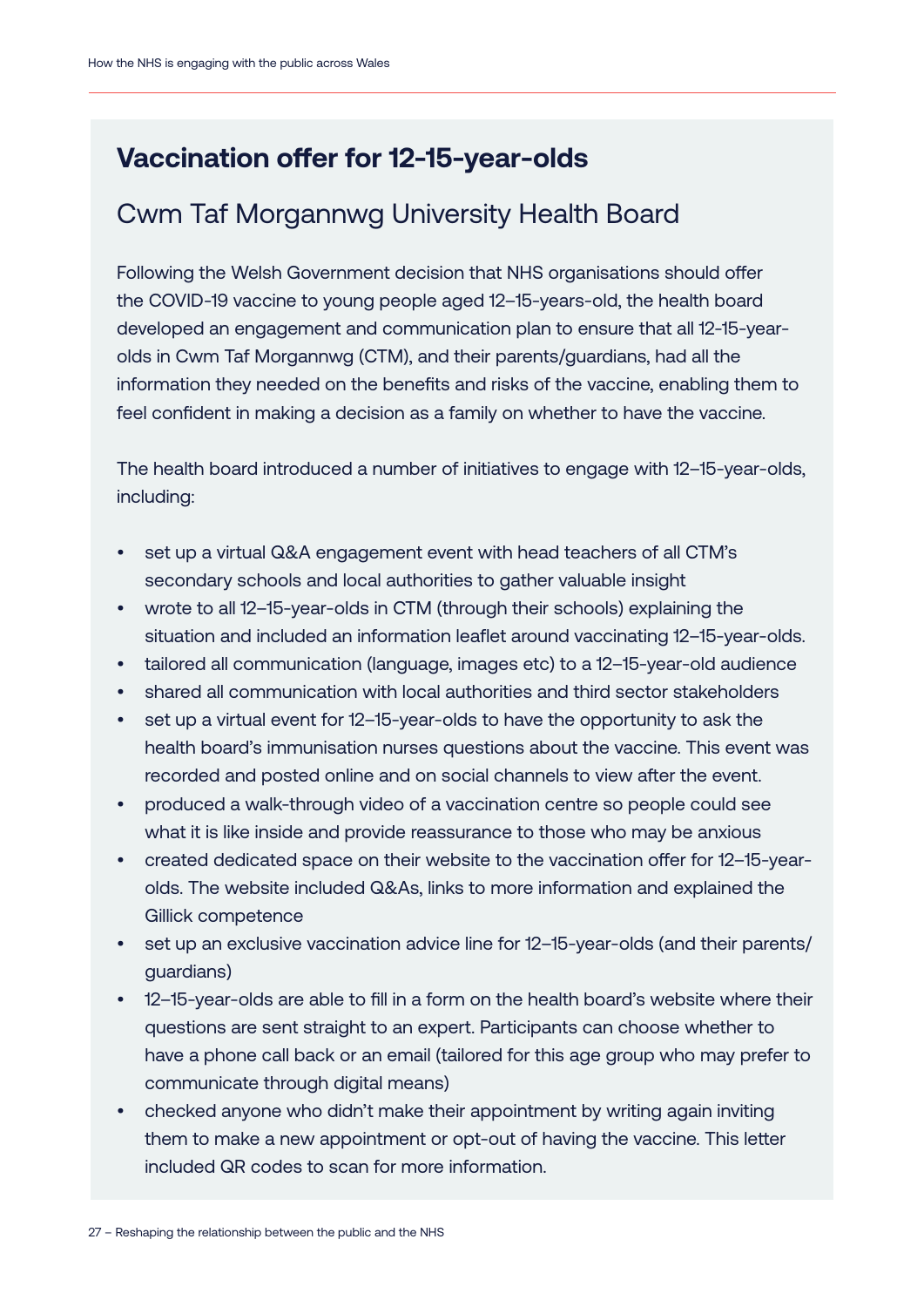### **Digital Services for Patients and the Public programme**

#### Digital Health and Care Wales

The aim of Digital Health and Care Wales (DHCW) is to take forward the digital transformation needed for better health and care in Wales, making services more accessible and sustainable while supporting personal health and wellbeing. DHCW work collaboratively with health and care professionals, patients and the public, industry and academia to ensure the best digital solutions for the people of Wales.

The Digital Services for Patients and the Public (DSPP) programme will help people in Wales to access better healthcare and support health providers to deliver care more efficiently, by developing new digital health services and applications (apps). The goal is for patients and the public to:

- personalise their health journey
- monitor health conditions more easily
- share and receive important health information
- take an active part in their own health and wellbeing
- plan for and take control of their health and care journey
- stay healthy for longer.

The programme has started work on the NHS Wales app to give people access to health and care services through their smartphones and tablets. Longer term, the aim is for the people of Wales to use the NHS Wales app to access a wider range of health, care and wellbeing services so they can proactively manage every aspect of their health. This could include access to social care services and information from self-monitoring devices such as smartwatches.

DHCW are developing additional technology to help health and care providers manage the security, access and exchange of patient data across Wales. Providers can use this technology to develop their own digital services faster and more effectively for the people they support. Patients and the public in Wales are working with DHCW, alongside health and care practitioners, to co-produce this technology and ensure the needs of our community are met.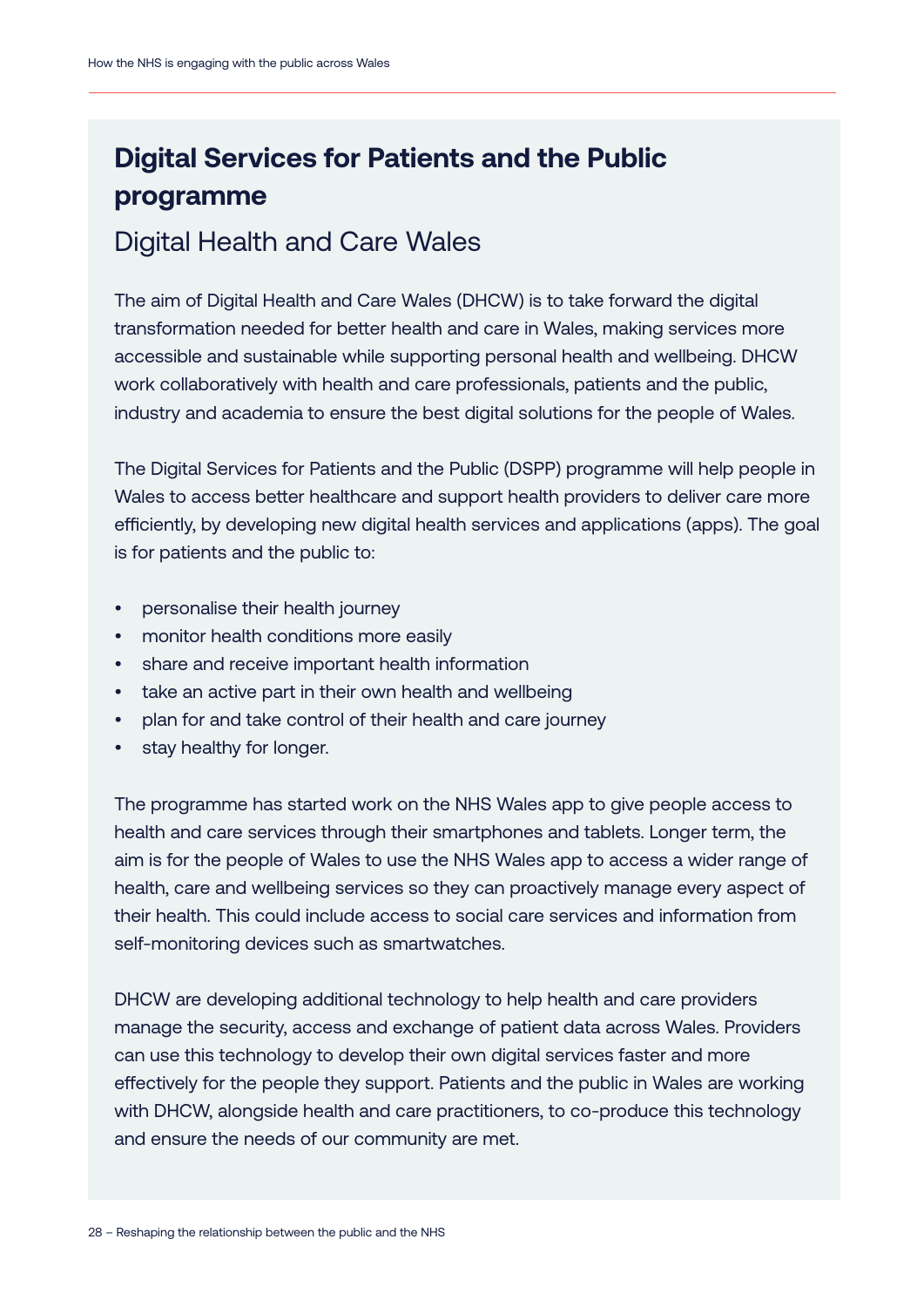A Patients and the Public Assurance Group (comprising patient representative groups, public commissioner and third sector organisations covering age, condition, accessibility, disability, equity and diversity, digital inclusion, carers, advocacy, social prescribing, innovation and networking, NHS Wales patient experience leads and independent members) meet monthly to discuss progress of the programme and patient facing digital services being implemented in DHCW.

The Patients and the Public Assurance Group is also part of the [Networked Data](https://www.health.org.uk/funding-and-partnerships/our-partnerships/the-networked-data-lab)  [Lab Wales project](https://www.health.org.uk/funding-and-partnerships/our-partnerships/the-networked-data-lab), funded by the Health Foundation, to look at data analysis, sharing and evaluation of Covid from a patient's perspective to ensure the information is understandable to the people of Wales. The group also provides contacts to a wide range of stakeholders across Wales who are being contacted to be part of co-production and person-centred design of the NHS Wales app through user involvement surveys, focus groups and online activities.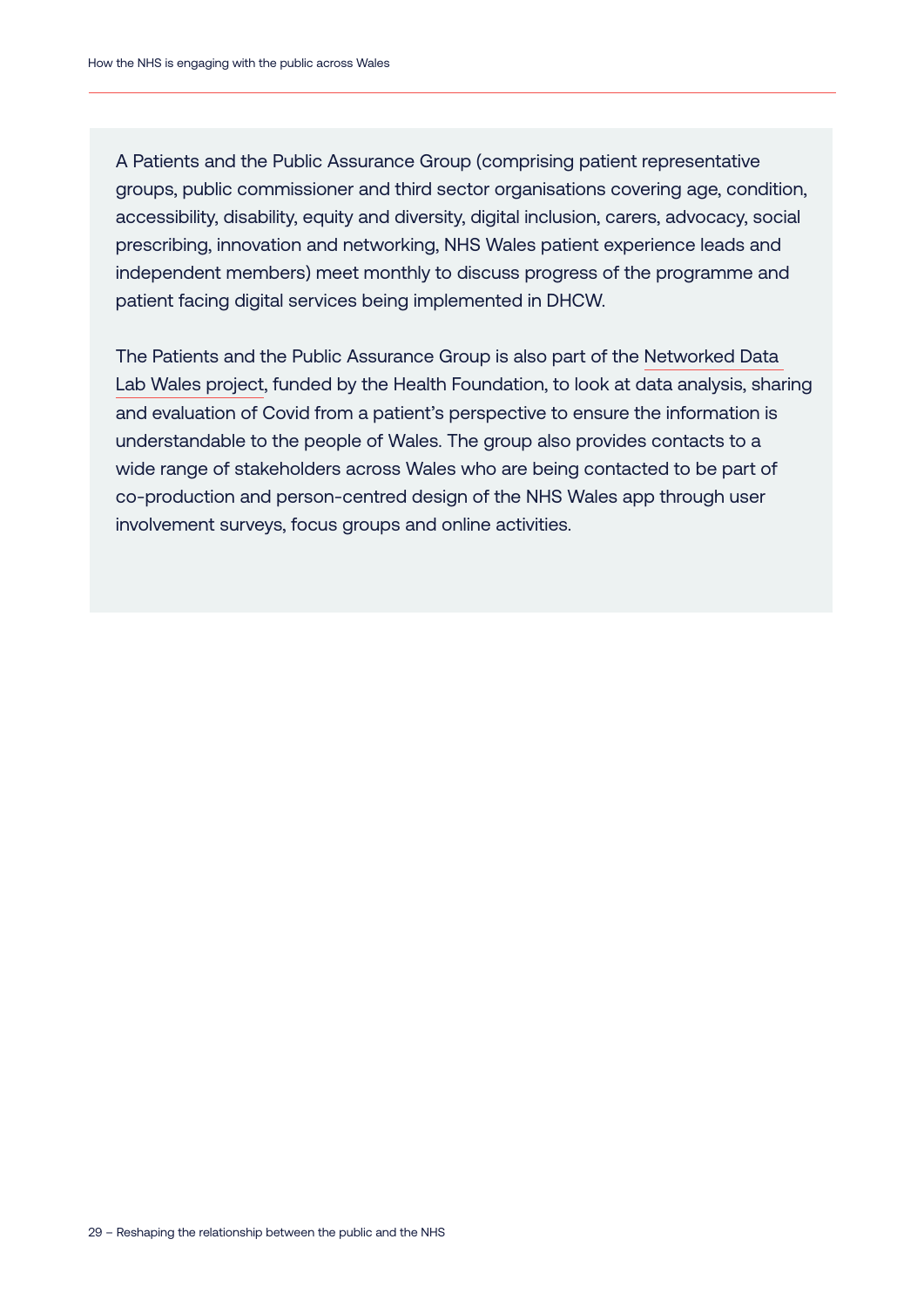#### **COV-Boost study**

#### Health and Care Research Wales

Health and Care Research Wales leads on communication and engagement for the COVID-19 vaccine studies across Wales, including the COV-Boost study.

The COV-Boost study was the first study in the world that looked at the booster vaccine and how it affects people's immune response and their protection against the virus. In June 2021, volunteers in Wrexham were given a third Covid vaccine as part of a UK-wide trial. Wrexham was one of 18 sites across the UK to take part in the COV-Boost study, with more than 2,800 volunteers required.

As part of the communication and engagement for the COV-Boost study, Health and Care Research Wales worked with the set up team to create the communications. A range of communication methods were used including: direct emails; text messages; messaging relevant groups on social media; GP engagement; publishing case studies of study volunteers; messaging relevant groups on internal and external bulletins; and arranging broadcast media interviews.

Through this communication and engagement, the study had 17 pieces of media coverage; approximately 11,637,359 opportunities to see the study was being undertaken; Health and Care Research Wales' Facebook reach grew by 909 per cent; over 150 organisations were contacted; over 500,000 subscribers of the Vaccine Research Registry newsletter received information; and over 40 GP surgeries were contacted, leading to over 500 text messages being sent out to relevant audiences.

Due to the communication and engagement, nearly 2,000 people registered through the pre-screener for the study and filled the numbers of Pfizer vaccines allocated for both under & over 70-year-olds.

Dr Orod Osanlou, principal investigator for the study said: "Thank you so much to the whole comms team. We have been struggling to recruit to COV-Boost and without the strong push in comms over the last 72 hours we would not be where we are. Thank you very much."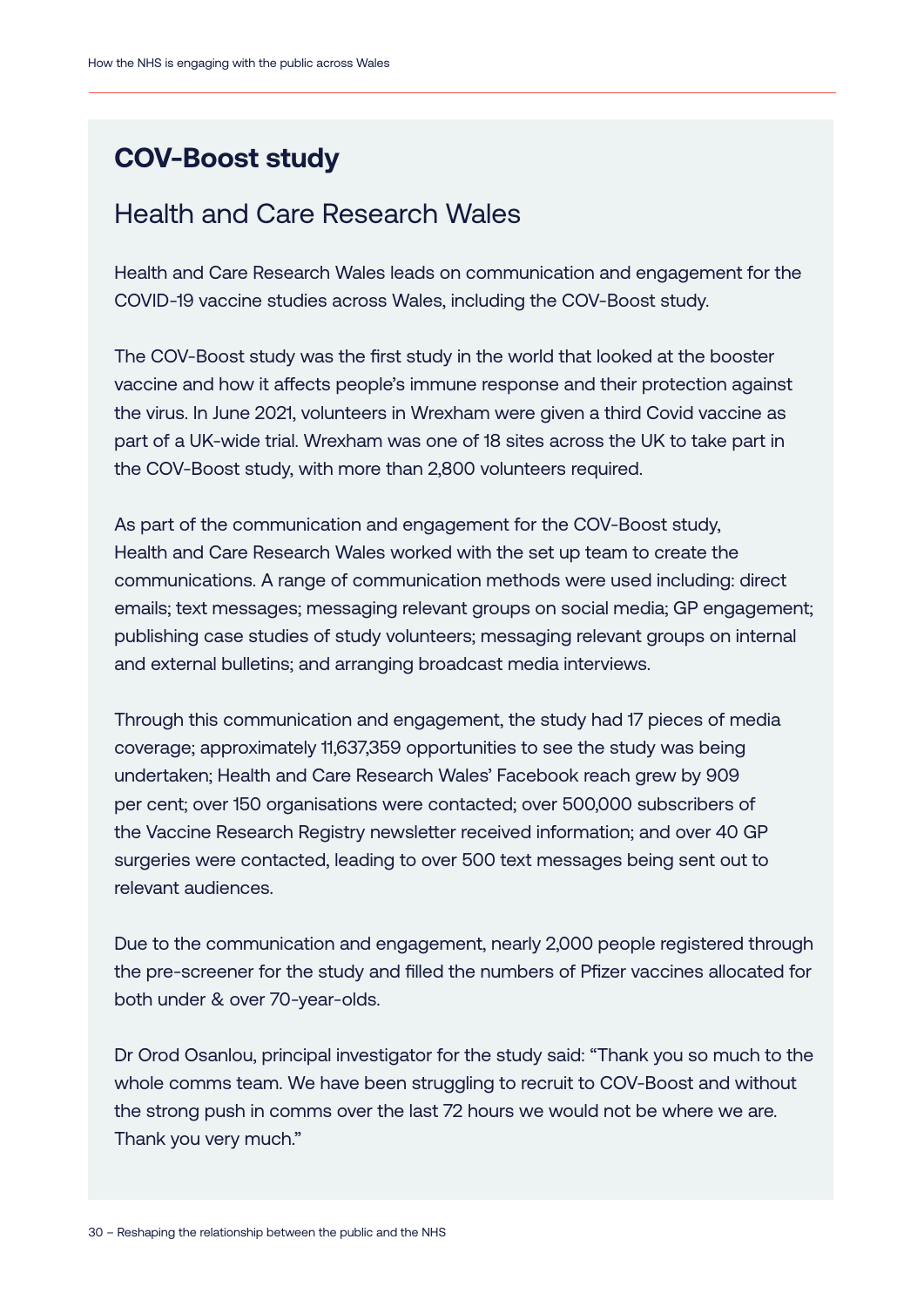### **Development of the Workforce Strategy for Health and Social Care**

#### Health Education and Improvement Wales

As an all Wales strategic organisation, working with partners and stakeholders is essential to the way that Health Education and Improvement Wales (HEIW) undertake their business. This includes trainees and students, NHS Wales organisations, Social Care Wales (SCW), education providers, regulators, private sector businesses, the voluntary sector, professional bodies, the public and Welsh Government. This engagement was key when developing the Workforce Strategy for Health and Social Care in partnership with SCW.

Wales' ten-year workforce strategy, 'A Healthier Wales: Our Workforce Strategy for Health and Social Care' was launched by HEIW and SCW in October 2020. The document represents the culmination of almost a year's development work by HEIW and SCW and involved extensive stakeholder engagement, including staff, professional bodies and trade unions, employers, unpaid carers, patients, people who access care and support, third sector organisations, commissioners and volunteers.

The development of the strategy started with extensive engagement involving well over 1,000 people. That helped shape the content of a public consultation document that was released in summer 2019. During the consultation period, HEIW and SCW continued to engage with stakeholders to draw in their views through webinars, online surveys, attending networks and meetings and speaking at conferences.

The consultation received 200 formal responses in addition to the feedback provided at events. In all, engagement included nearly 100 one-to-one interviews, attending nearly 40 NHS Executive Group meetings, presenting at over 40 webinars and 290 people attending one of 14 stakeholder workshops. It is estimated that over 2,000 people helped to shape the strategy, with the overwhelming majority in favour of the ambition, themes and approach proposed.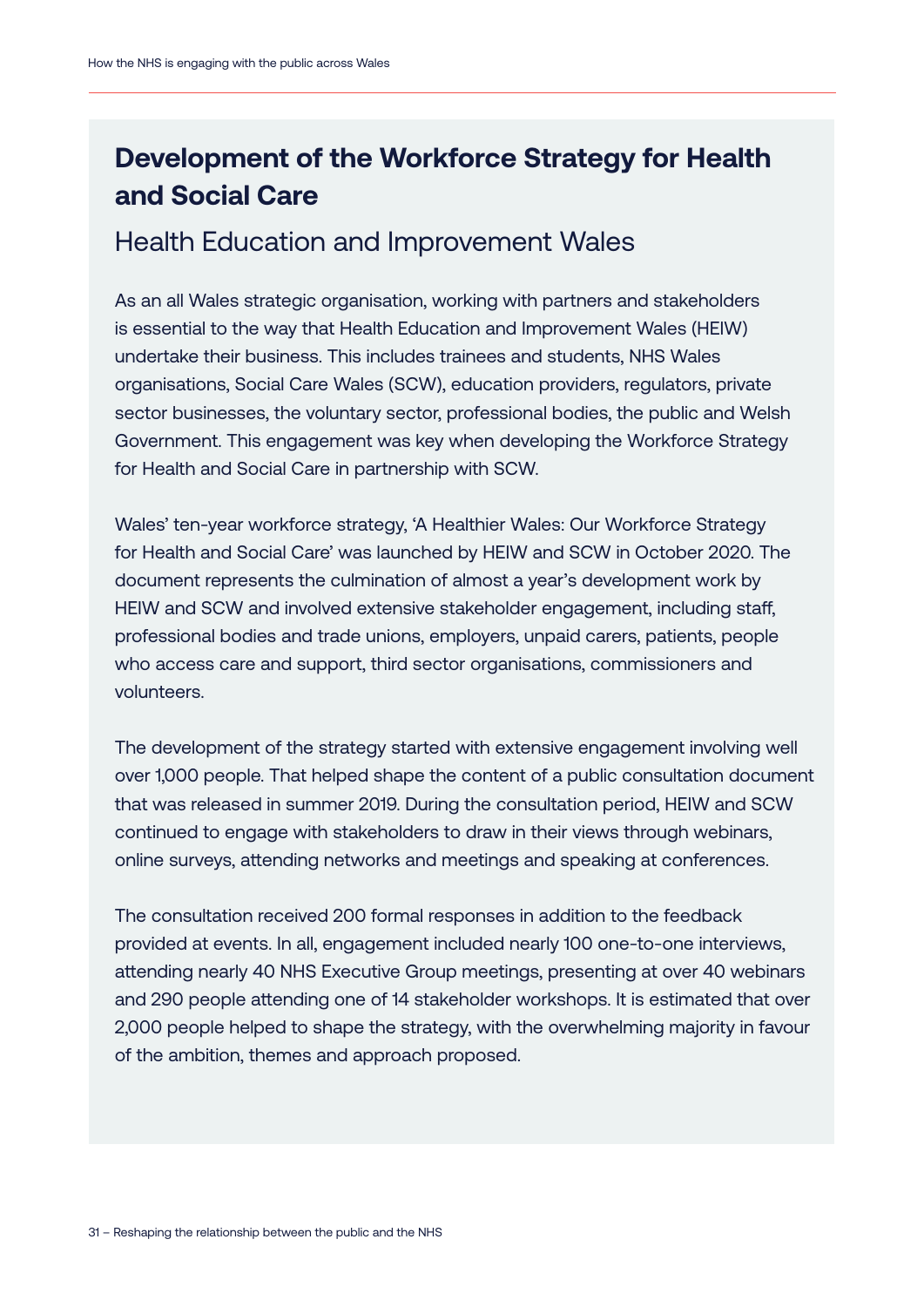#### **A vision for a healthier mid and west Wales**

#### Hywel Dda University Health Board

Hywel Dda University Health Board (UHB) has a shared long-term vision with its population, detailed in [A Healthier Mid and West Wales](https://hduhb.nhs.wales/about-us/healthier-mid-and-west-wales/healthier-mid-and-west-wales-folder/documents/a-healthier-mid-and-west-wales-strategy/) Our Future Generations [Living Well:](https://hduhb.nhs.wales/about-us/healthier-mid-and-west-wales/healthier-mid-and-west-wales-folder/documents/a-healthier-mid-and-west-wales-strategy/) "A mid and west Wales where individuals, communities and the environments they live, play and work in are adaptive (able to change as they need to), connected (able to work together) and mutually supportive (able to help each other). This means people are resilient and resourceful and enabled to live joyful, healthy and purposeful lives with a strong sense of belonging."

The health board arrived at this vision following extensive engagement and formal consultation between 2016 and 2018 (The Big Conversation and Our Big NHS Change) with people in their communities. The health board has made a commitment in this strategy to continuous engagement with their population, which means working together every step of the way.

It is in that context, and due to the significance of the global pandemic, that the health board undertook a six-week engagement exercise in May and June of 2021 (Building a healthier future after COVID-19). The health board used their new digital engagement platform, delivered through Engagement HQ, allowing them to have [interactive discussions](https://www.haveyoursay.hduhb.wales.nhs.uk/) with the public, which was particularly useful during times of public restrictions.

This has given the health board a great deal of relevant feedback and learning about how the COVID-19 pandemic has affected people's health and care, access to it and implications of these experiences in relation to their longterm strategy. This feedback is being shared across the organisation so it can inform service delivery now and in the future.

One area of impact is around public responses regarding the nominations of sites for a new planned and urgent care hospital in the south of the Hywel Dda UHB area. New site nominations, as well as rich feedback on what is important to their communities when considering the location of a proposed hospital and what criteria they should consider when shortlisting sites, is now being used in their land appraisal programme.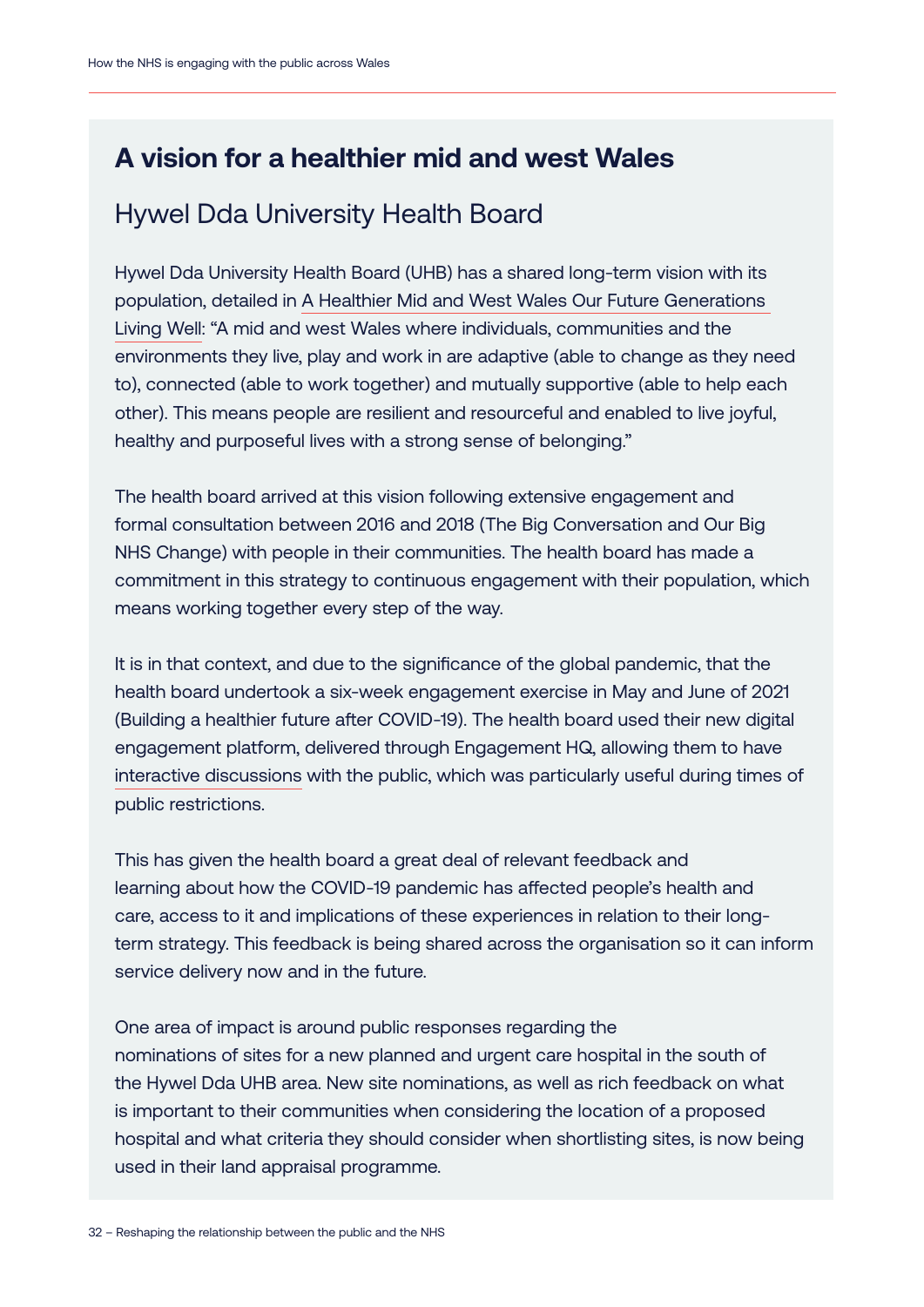#### **WhatsApp community messaging**

#### Public Health Wales NHS Trust

Public Health Wales has expanded its WhatsApp messaging format by sending it directly to network leaders who operate on channels like WhatsApp, Facebook Messenger, Slack and more.

Many community and shared interest groups organise themselves in WhatsApp channels, meaning it's a great space to share reliable and important information from people they trust. Regular messages are sent to community and network leaders who can then pass them on to the people they help. This may be via a WhatsApp group they run, other messaging services or through word of mouth.

Through engagement activities with partners, Public Health Wales know there is a need to offer more tailored advice and materials for people from a variety of ethnic backgrounds. WhatsApp allows them to take a more equitable approach to delivering this directly to the community while also continuing to improve representation and inclusion in their broader work.

The premise:

- Messages will be short and to the point, short enough to send on or read aloud to relate to a friend or relative.
- Plain language will be used.
- Text will always be accompanied by an image, video or link to a video / resource.
- Images will be text light to avoid contrast when the main text is translated.
- Generally, messages will end with a prompt to share it with others.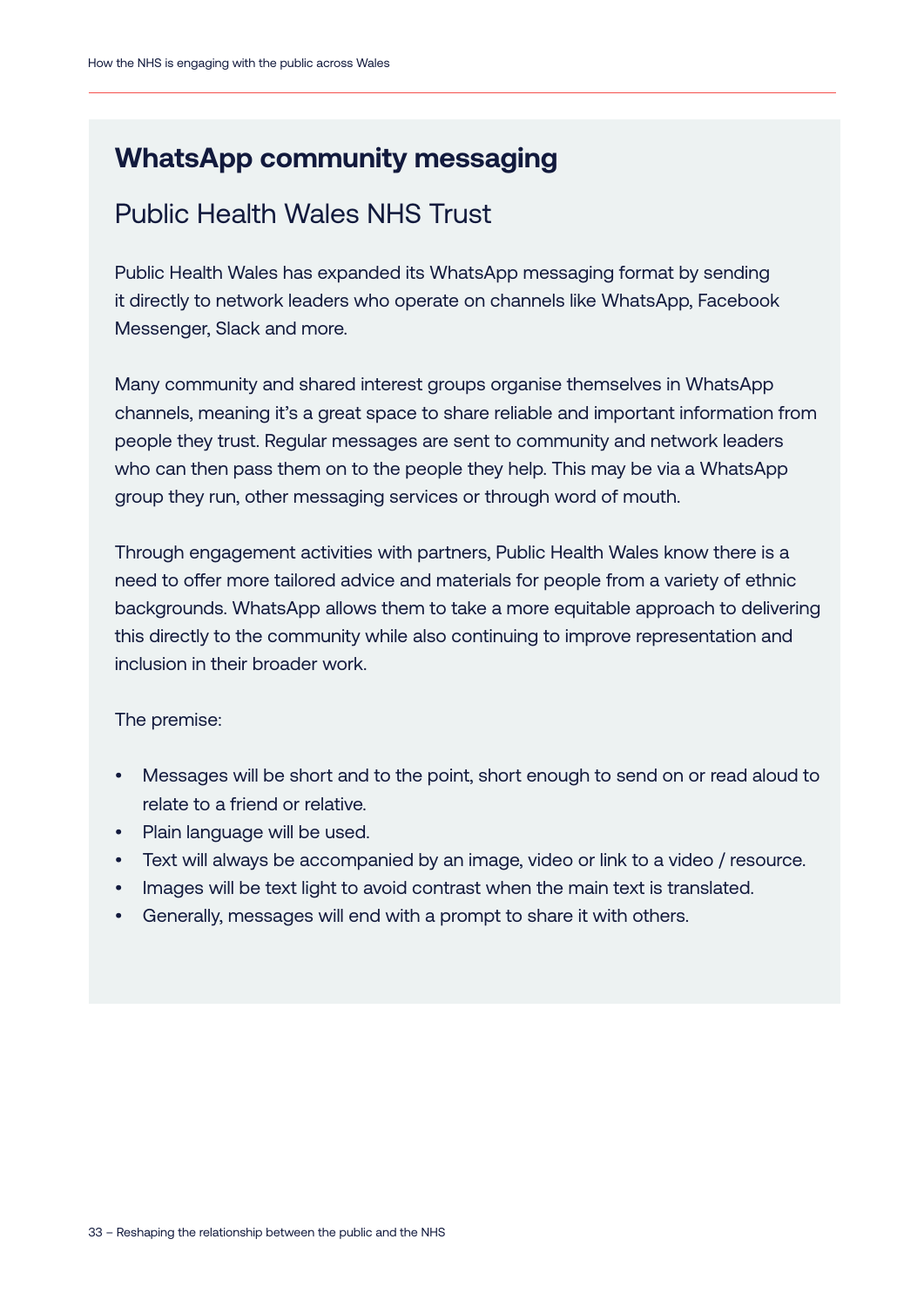#### **Eye check-ups help prevent falls in older people**

#### Powys Teaching Health Board

A leading Powys optometrist is asking the public to look out for eye problems among the older generation in a bid to help prevent falls. The appeal is part of the Help Us Help You campaign, which is encouraging people to take preventative action to help avoid urgent medical care as the NHS recovers from Covid-19.

The appeal aims to raise awareness of the small signs that someone might be struggling with their vision. These can include tripping over because someone has misjudged the step edge or kerb or missing the cup when pouring a kettle. Another sign of an eye problem is struggling to fill out forms, misreading the post or maybe burning or scalding yourself while cooking. Through being aware of the little clues, it is hoped it will help older people stay safe.

The College of Optometrists has reported that, across the UK, falls are the most common cause of hospitalisation for people aged over 65, and of accidental death in those aged over 75.

The Eye Health Examination Wales scheme provides free urgent eye care for all patients at your high street optician and people over the age of 60 can access free routine eye tests to ensure that all is well. Opticians are operating in a Covid-safe way with socially distanced appointments.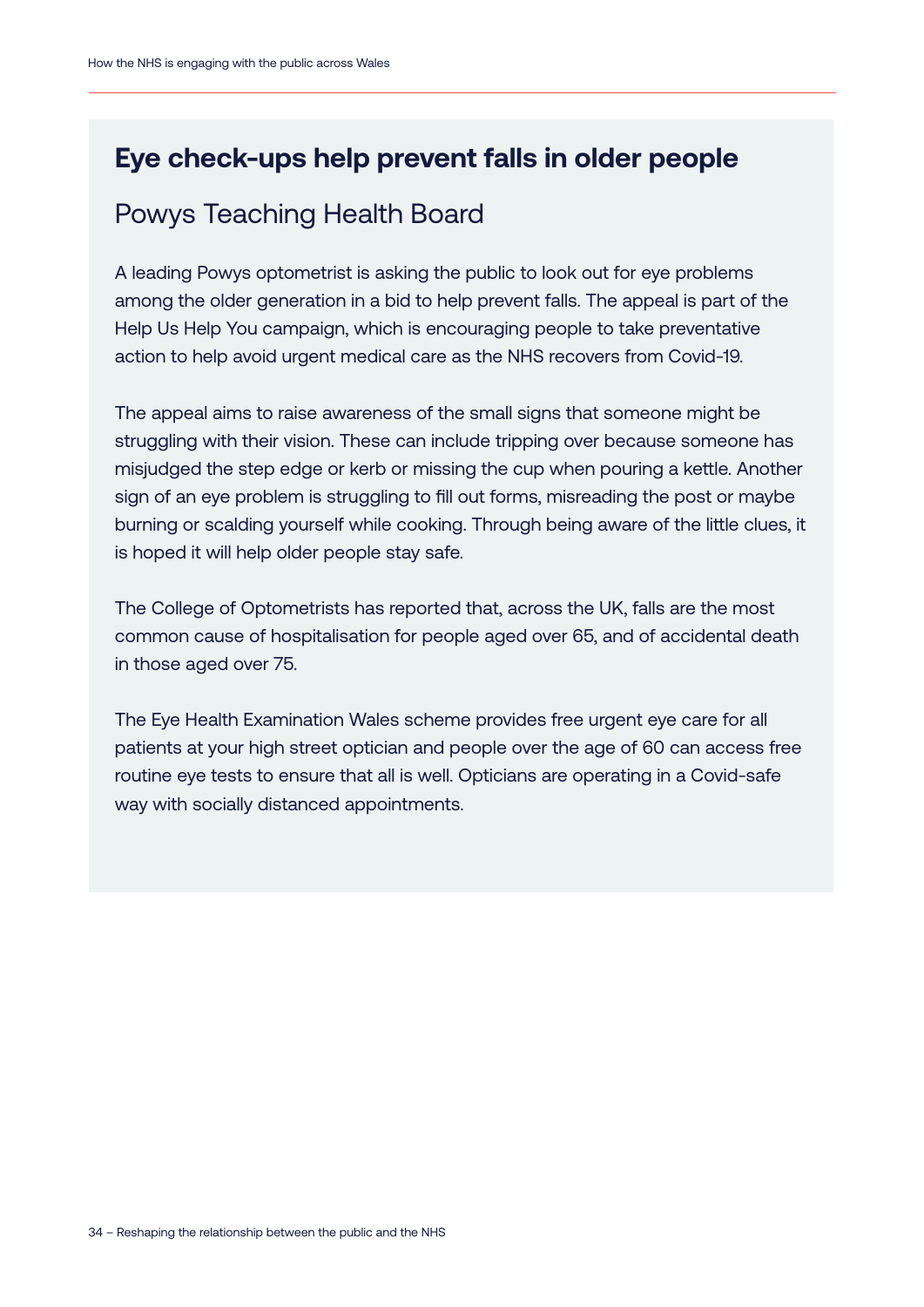#### **Changing for the future**

#### Swansea Bay University Health Board

Swansea Bay University Health Board, in partnership with the Community Health Council, conducted a public engagement known as 'Changing for the Future' between 26th July and 1st October 2021, to obtain the widest possible range of views and opinions on proposals to make permanent changes to the way in which urgent and planned care services in Swansea Bay are delivered to Swansea Bay, Hywel Dda and South West Powys residents.

As the pandemic restricted face-to-face interactions, the health board provided information in various formats to create opportunities for engagement. It became the largest health engagement ever undertaken in Swansea Bay. Channels of engagement included social media posts; social media marketing to encourage responses; media releases on service change to generate local and national coverage; email marketing promoting the engagement and how to get involved; online meetings for the public; held conversations in shopping centres; and targeted stakeholder events with Members of the Senedd, local authorities, representative groups and organisations.

The results from the engagement included:

- 109,930 people saw the health board's sponsored posts on social media
- 1,047 users engaged with event promotion posts
- 1,267 people completed the online questionnaire
- 88 booklets were handed out and 45 conversations were had at shopping centres
- 7,793 visited the dedicated microsite.

The overall number of responses received (1,267) meant that the health board had a robust and statistically relevant set of data to analyse. The overriding observation was that there was a clear positive response to these proposals, providing a clear mandate for changes in the ways in which urgent and planned care services are delivered across Swansea Bay University Health Board.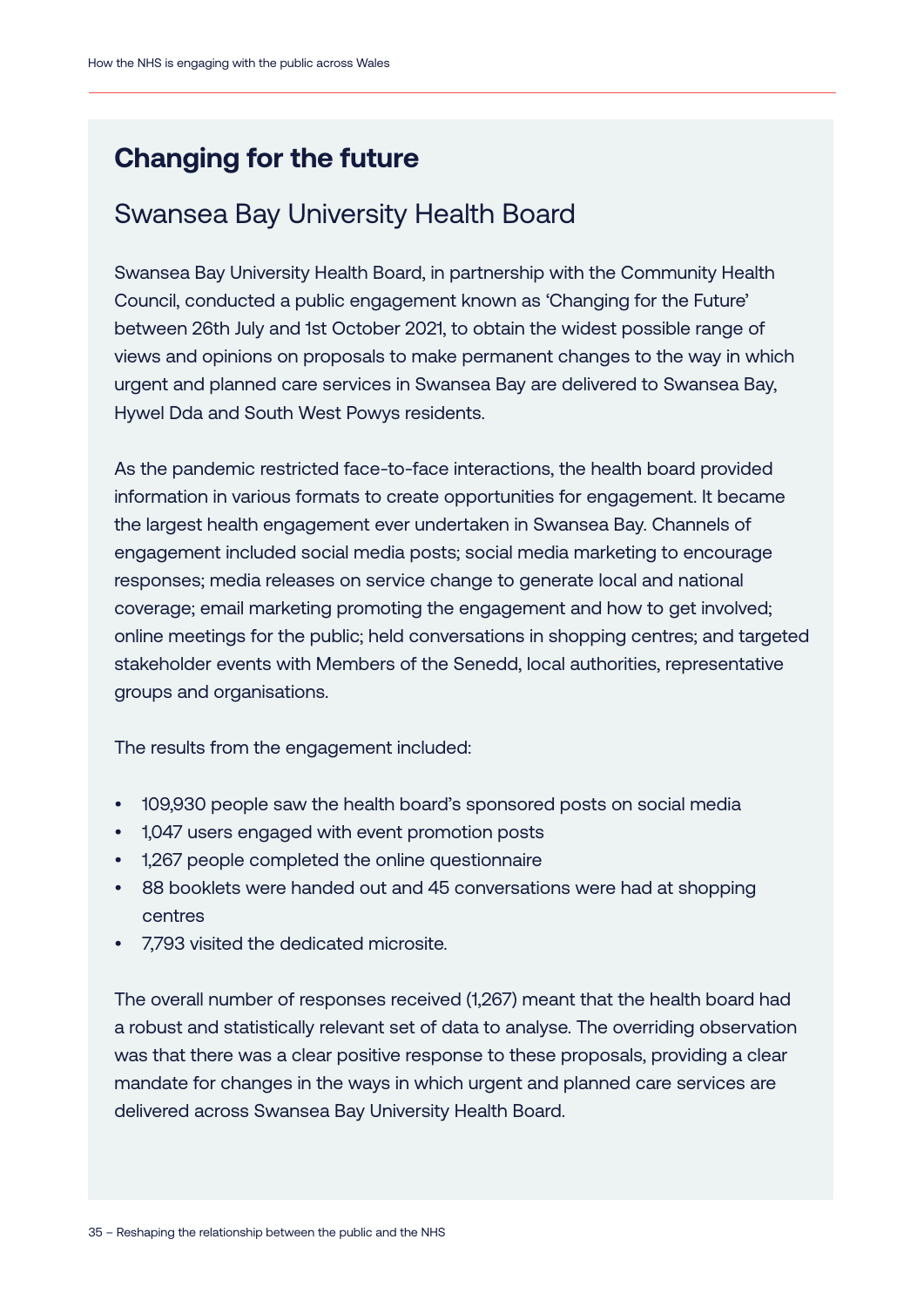#### **Velindre Cancer Centre**

#### Velindre University NHS Trust

In summer 2021, Velindre University NHS Trust launched two initiatives related to the development of the new Velindre Cancer Centre.

In partnership with Cardiff University and the TechnoHub, the Velindre Minecraft Competition was launched to encourage children and young people from primary and secondary schools across the south east Wales region to design their own version of the new Velindre Cancer Centre. The competition received 120 registrations, 35 worlds were submitted by teams and individuals, with ten shortlisted. The trust welcomed the winners, runners up and entrants to a Green Design Workshop hosted at Down To Earth to celebrate their success and get further ideas from those involved.

Alongside the Gower-based social enterprise Down to Earth, the Digital Conversation launched in June 2021 focused on how health and green spaces can work together to create an enhanced patient, staff and public experience at the new cancer centre. The Digital Conversation focused on a survey and public engagement events relating to the updated reference design of the new Velindre Cancer Centre, with a focus on the landscape and materials used for inside and outside the centre.

The trust launched the [survey](https://velindre.nhs.wales/news/latest-news/survey-finds-biodiversity-an-integral-aspect-of-new-velindre-cancer-centre/) following a public engagement event for community groups with the local MSs and MPs, communicated with the public to encourage responses. All activities had to be developed with sensitivity to the latest COVID-19 regulations. The survey received more than 500 responses, with 35 per cent from staff and 32 per cent from the local community. The survey found that enhancing biodiversity and natural principles was one of the biggest priorities.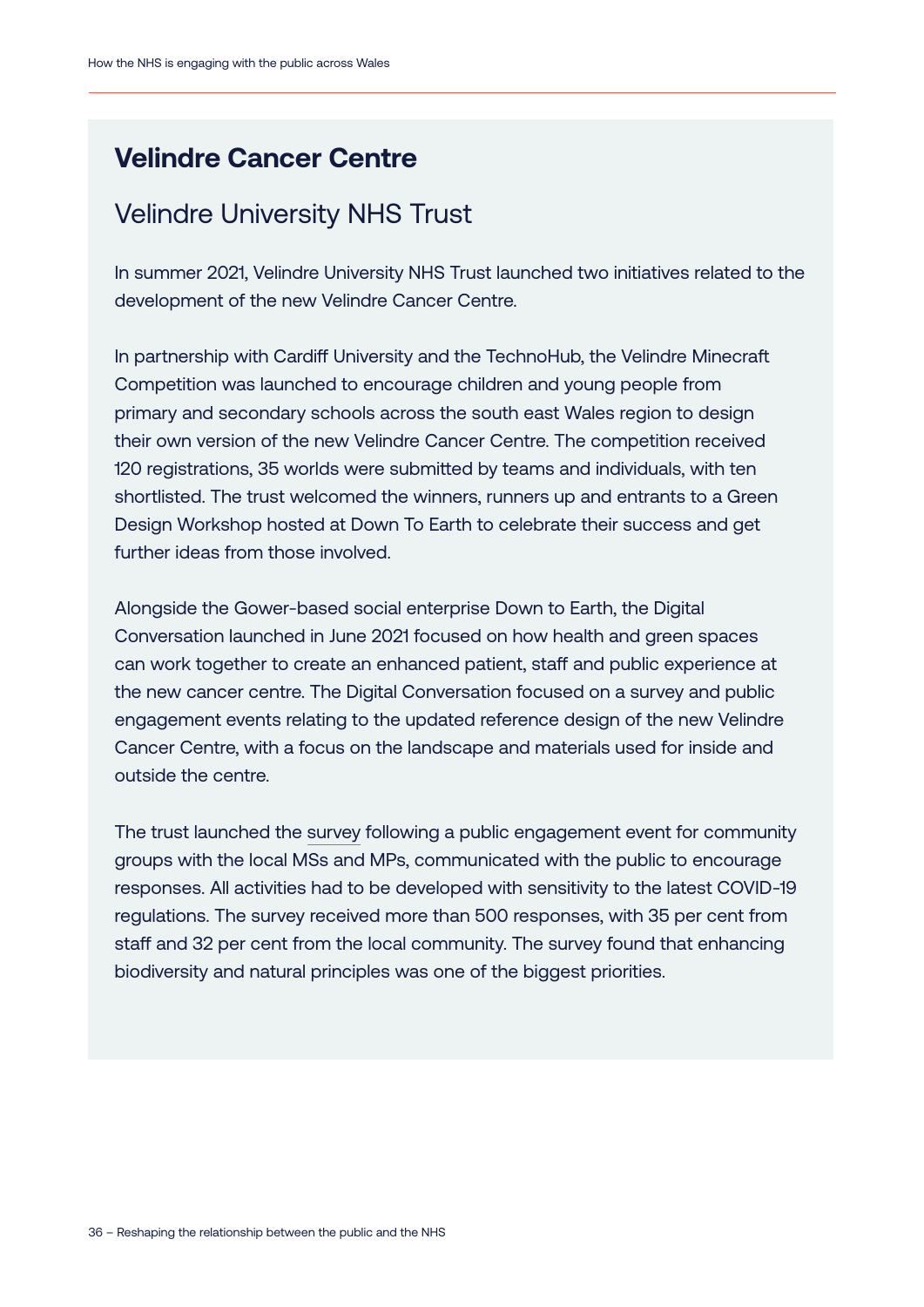### **The best gift winter campaign and national partnerships**

#### Welsh Blood Service

The Welsh Blood Service (WBS) is responsible for supplying 20 hospitals across Wales with blood and blood products collected from whole blood, platelets and bone marrow donations. Last year, WBS had 90,000 visits to one of their blood donation clinics held across the country.

In 2021, the WBS launched a winter campaign to help maximise appointment uptake over a traditionally challenging period. The campaign was titled '#thebestgift' as it was relevant for donors and recipients alike.

The integrated campaign featured across the WBS channels, including banners and updated logos for web and socials, filmed content featuring two unique blood recipients, as well as thank you videos from First Minister, Mark Drakeford, and Dominic Littlewood, who filmed BBC's 'Dom Delivers Blood' with the Service earlier in the year. Donor invites sent were also tailored over the period to reflect the campaign.

The campaign received national coverage through two S4C news shows and BBC radio. Locally, the campaign was pushed in local media in areas with donation appointments available.

Overall, 735,000 social accounts were reached, and the targeted bookings were exceeded by 113 appointments, filling 91 per cent of the total slots available.

A key to the WBS success in reaching donors is through the strong partnerships that they have developed with national organisations that can be used in local communities across Wales. Partnerships include:

• School donation venue programme: Selected comprehensive schools across Wales were invited to become donation venues for students aged 17 and over. In total, 15 schools enrolled across 13 school sites.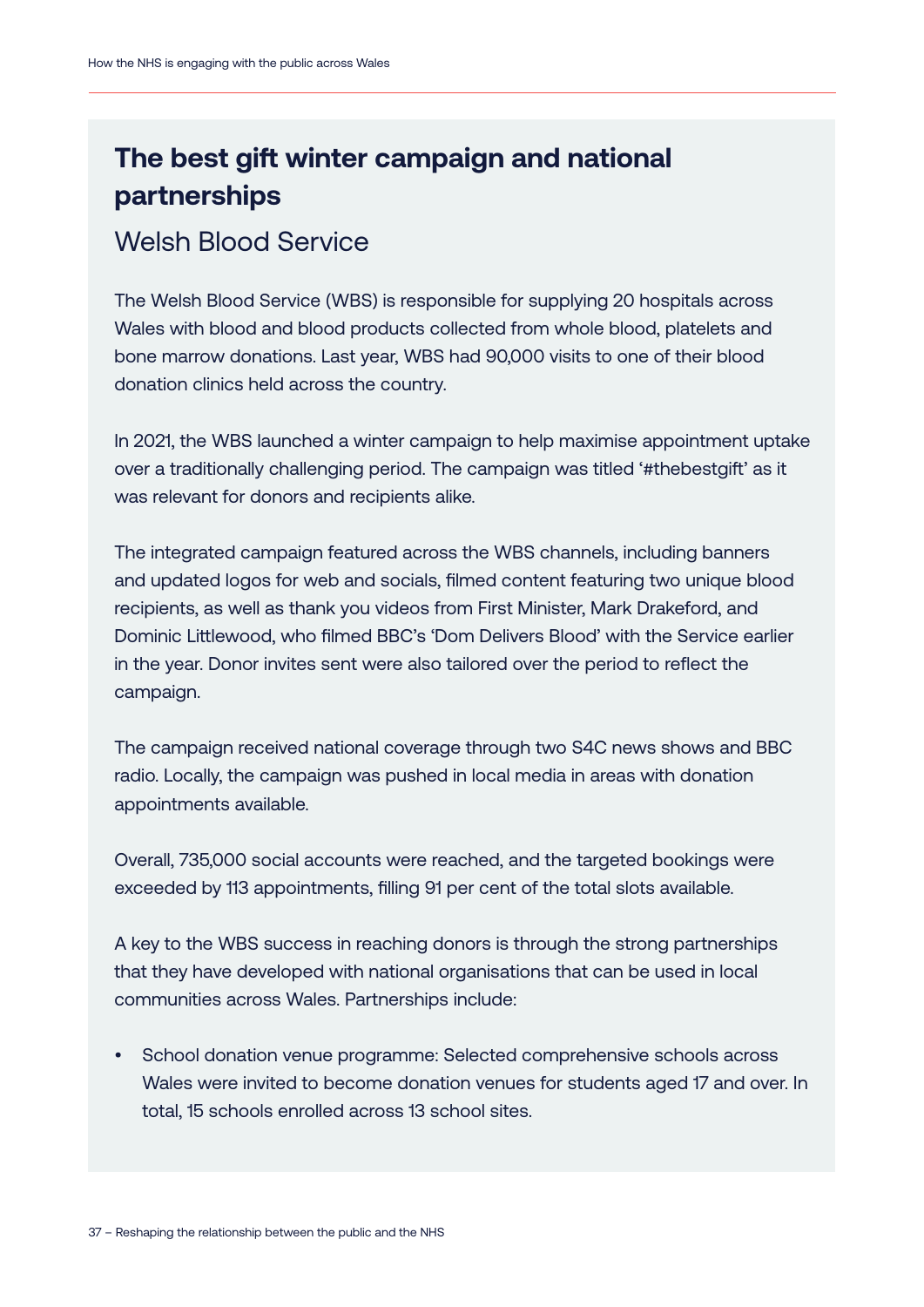- Welsh Baccalaureate: Students can now take on the challenge of encouraging more young people to start donating blood, platelets or bone marrow in Wales as part of the Welsh Baccalaureate qualification.
- Football Association of Wales (FAW): The FAW and WBS are working with 68 clubs across the men and women's Cymru Leagues to promote the importance of donating at upcoming blood sessions in the area. In the first season, over 1,300 lives were potentially saved thanks to donations from fans despite two of the four leagues unable to play due to the pandemic.
- Running: In partnership with Welsh Athletics and Run 4 Wales, WBS has created engagement packs specifically for runners and running clubs. Influencers are encouraged to promote the importance of donating blood, platelets and bone marrow through to their audiences using the content provided.
- Facebook: Facebook users in Wales are asked if they are interested in supporting blood donations. Those who select yes, are more likely to see messages pushed through the WBS page. For fixed site venues, WBS can send a push notification to Facebook users within a 15km radius, encouraging them to book for their local clinic. Over 26,000 people follow WBS on Facebook.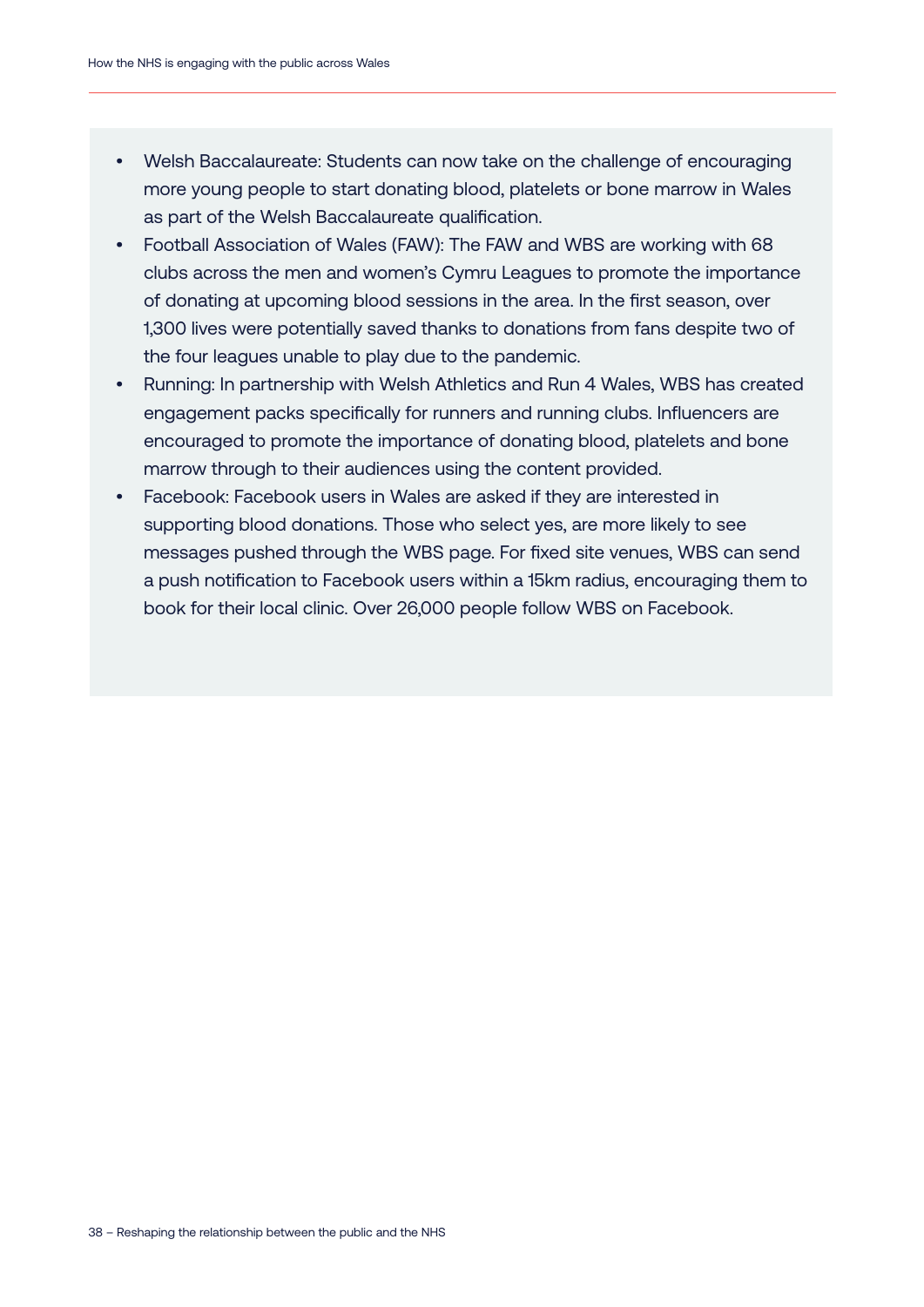### **A gaming app to educate the next generation of emergency service users**

#### Welsh Ambulance Services NHS Trust

The Welsh Ambulance Service has launched a revolutionary new gaming app to help young people understand what to do in an emergency. The trust's [Blue Light](https://play.google.com/store/apps/details?id=com.WelshAmbulance.BlueLightHub&hl=en_GB&gl=US)  [Hub app](https://play.google.com/store/apps/details?id=com.WelshAmbulance.BlueLightHub&hl=en_GB&gl=US) boasts four games which teach users about what happens when they call 999, the appropriate use of 999, how ambulance resources are dispatched and the different uniforms they might encounter on their NHS journey.

The bilingual app is aimed predominantly at 7–12-year-olds and hosts four games which are:

- Quiz: A fun game which asks players about using 999 wisely, calling 999, uniforms, equipment and vehicles
- 999: Educates on what happens when the emergency phone system is used
- Dress Up: Familiarises users with all the different uniforms they may encounter on their NHS journey
- Dispatch: Helps users understand how resources such as ambulances are utilised

The idea was borne out of discussions with a clinical psychologist and a social development expert on how to best engage with and form positive behaviours in young people.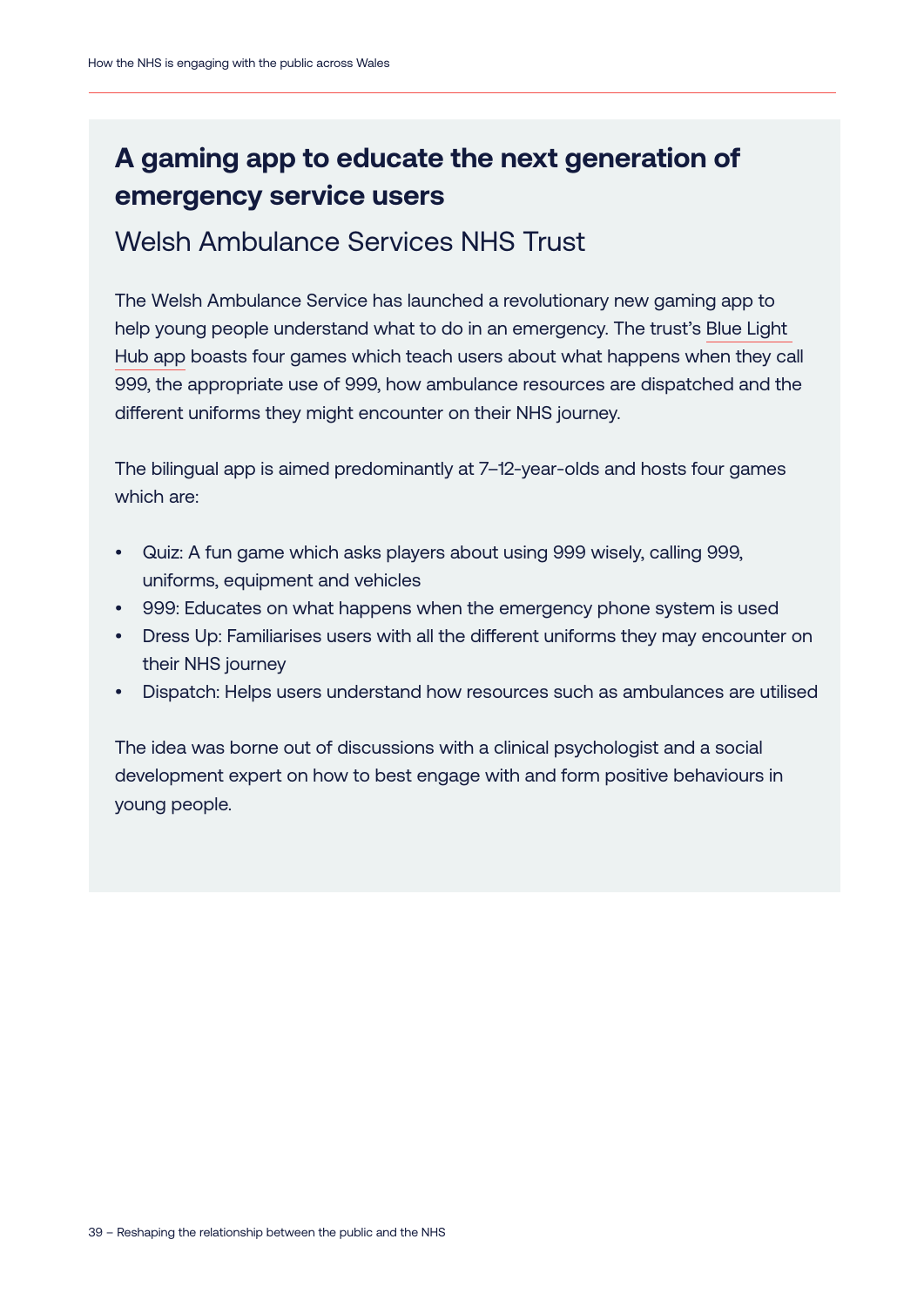### **Conclusion**

Every part of the country is different and has specific challenges, but we hope the information within this briefing provides an overview of why engaging and communicating with the public will continue to be key to responding to the challenges that we face, providing some recommendations for national and local leaders around how we can build and improve the approach that we are currently taking.

Strong public engagement must be underpinned by robust partnership working, which has been a hallmark of the health and care response to COVID-19. Effective partnerships require engagement and communication strategies, which enable regional systems to achieve their aims of more joined-up care and improved population health.